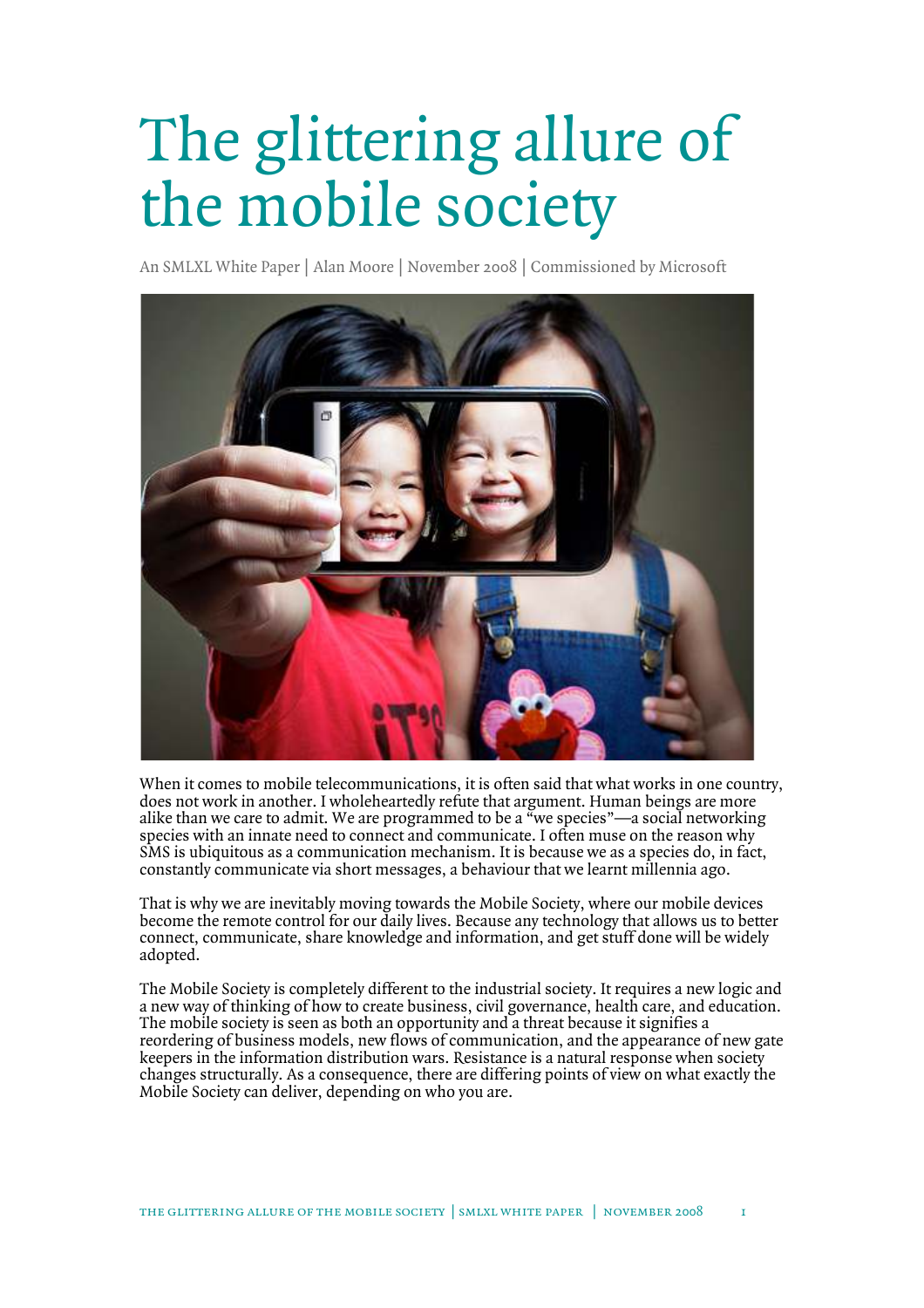Carlotta Perez in *Technological Revolutions and Financial Capital: <sup>1</sup>* writes

*With the emergence of the next technological revolution, society is still strongly wedded to the old paradigm and its institutional framework, the old habits and regulations become obstacles, the old services and infrastructures are found wanting, the old organisations and institutions inadequate.* 

The way forward is to better understand how the Mobile Society can benefit us all, the business of commerce being but only one piece of this complex jigsaw. I have come to the conclusion that we have separated commerce from community; we have lost sight of the fact that the society of consumers is in fact us—people who need more than shopping to give us richer lives.

The Mobile Society promises that richer life in the same way that Gutenberg's 42 Line Bible freed information from the confines of the church and redistributed it to a wider society, which subsequently brought us the Reformation<sup>2</sup>, and the possibility that man and woman for the first time could make their own way in the world. The Mobile Society will bring unprecedented flows of communication and these flows of information and communication are the engines of innovation and commerce.

For example, 95% Korean teenagers are members of the virtual world of Cyworld; MyNuMo is a prosumer, revenue-sharing mobile content platform; the Japanese Camera Dictionary provides access to information otherwise impossible to translate; music downloads on mobile are a bigger industry than on the fixed Internet; mobile technologies are contributing to the economic and social health of Africa and Bangladesh; the 3G Doctor provides for personalised delivery of connected healthcare through mobile.

These compelling stories tell us why mobile, described as the  $7^{\rm th}$  Mass Media, $^3$  is so critical to understanding the Mobile Society, because new technologies do not come out of nowhere. As both William Powers and Carlota Perez argue, they are indeed human creations in the first place and they succeed to the extent that they meet human needs. In other words, as much as communications media influence the way people of a particular time and place live, the reverse is also true: People have tremendous influence over how technologies evolve.

Perez points out that at a certain point in a technology life cycle, we take that technology and direct it towards very specific goals and purposes, like the tools of Web 2.0 and its social media. Marshall McLuhan argues in the *Gutenberg Galaxy*<sup>4</sup> that technologies are not simply inventions that people employ but are the means by which people are reinvented. It does not matter what industry you are in, the story of the Mobile Society and mobile as the  $7<sup>th</sup>$  Mass Media affects us all.

# **What Shape Is Our Digital Universe?**

The comedian Bill Bailey describes reading Stephen Hawking's *A Brief History of Time*. In it Hawking suggests the universe could be three possible shapes:

- Long and thin like a piece of *tagliatelle*
- Round like a marble
- Saddle-shaped

Bailey finds it hard to deal with the notion that our universe could be saddle-shaped. The point is that our once familiar analogue world, which we understood so well and so comprehensively, no longer exists in our digital universe. As Bailey observed, in the days pre-Christopher Columbus it was much easier to buy a "To the edge and back ticket." We don't really know what shape our new digital universe is, so we have to learn to navigate and describe it.

<sup>1</sup> http://www.carlotaperez.org/Articulos/TRFC-TOCeng.htm

<sup>2</sup> http://en.wikipedia.org/wiki/The\_Reformation

<sup>&</sup>lt;sup>3</sup> Mobile as the  $7<sup>th</sup>$  Mass Media was a term first described by Tomi Ahonen <sup>4</sup> http://en.wikipedia.org/wiki/The\_Gutenberg\_Galaxy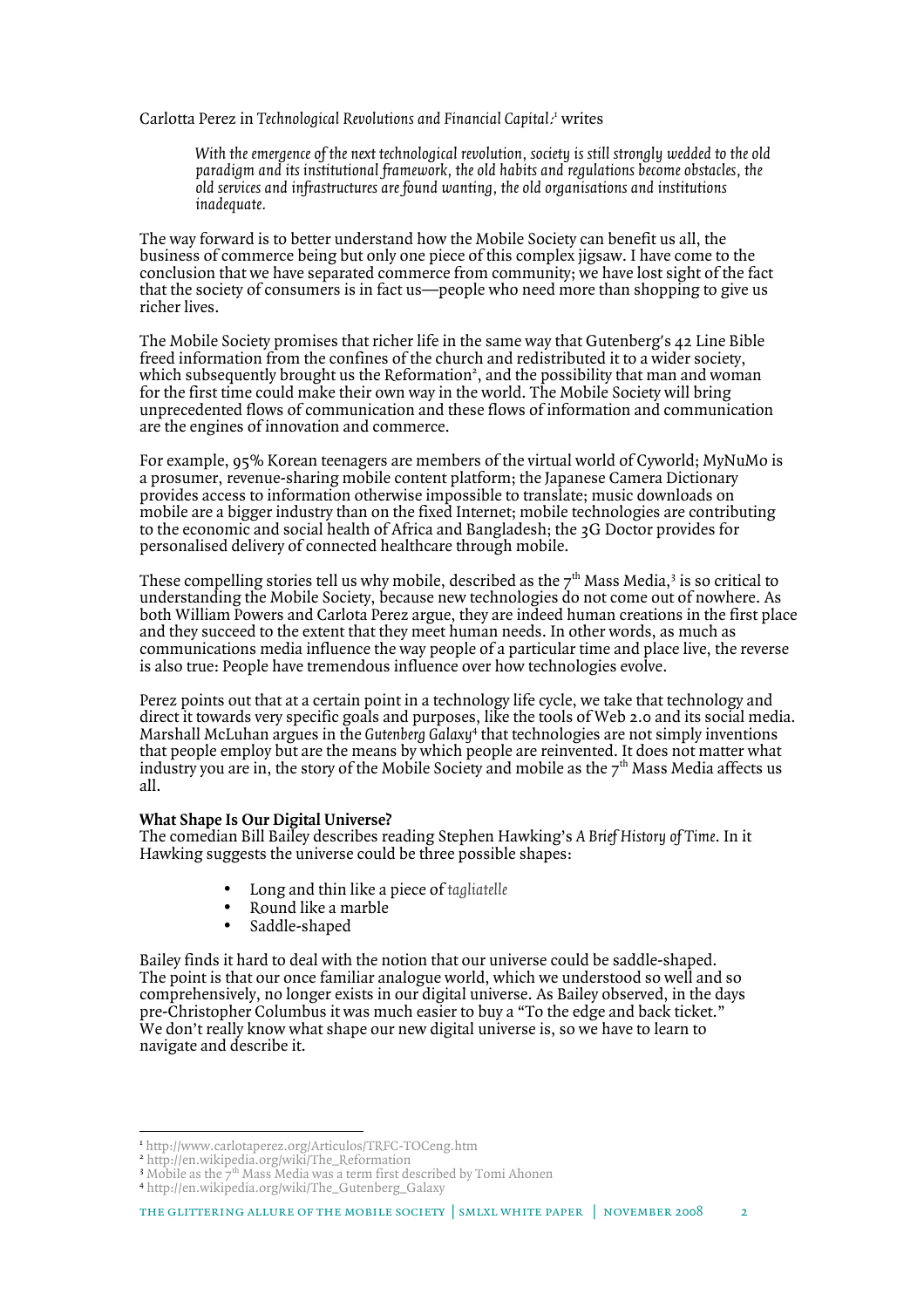The cartography on this page illustrates the billions of social interactions and social transactions created by individuals, every day. We are rapidly moving to a world where everyone can be connected, and, by 2015, five billion people<sup>5</sup> will be connected via a mobile device. That is a 100-fold increase in networked traffic. Couple that statistic with this one: in 2006, 161 billion gigabytes of data were generated, and by 2010, 988 billion gigabytes of data will be produced<sup>6</sup>.

These are almost unimaginable flows of raw material. But it's not just the scale of the data flows that is impressive. It is the combination of social and social media networks that are forming the allembracing infrastructure of contemporary society. So these data flows, pinpoint



accurate, are the traces, shadows, and trails of human interaction. They allow for the first time the ability to completely overhaul the metrics of communication, which in turn provides the means to rewrite the methodology and accepted practices of commercial marketing and communication. This development is not only enabling, it is defining.

In its short, eight-year life as a mass media, mobile has already cannibalised over one fourth of all music sold, as well as one in six dollars spent by video gaming, whilst paid content on mobile is already 20% greater than all paid content on the Internet. TV, movies, newspapers, and even books are migrating to mobile.

The first paid content was downloaded onto a mobile phone as recently as 1998, yet today, at \$31.3 billion, content revenues on mobile have grown to be larger worldwide than Hollywood movies, video-gaming software, or global music industry revenues.

#### **The History of Mass Media**

 $\overline{a}$ 

Access to knowledge has been a defining story of civil society. Information technologies have historically redistributed access to knowledge and information from controlling institutions to the masses. We are witnesses to another period of profound change, and it's not just knowledge that is being redistributed, but, in fact, the possibility of economic production. Which means that those once privileged institutions are no longer able to dominate markets by exercising control over them. We are getting used to living in a connected age where we naturally and increasingly draw on our participation in various networks for assistance, information, and support. This is the story of the Mobile Society and the  $7<sup>th</sup>$  Mass Media. Historically, there were six forms of mass media that preceded mobile: print, recordings, cinema, radio, television, and the Internet.

#### [1] **And in the beginning was the word: Print, the 1st Mass Media**

Printing technologies from the late 1400s opened the floodgates for information and knowledge to be shared through pamphlets, books, newspapers, music scores, and magazines. Printing technologies were a significant contributor to the demise of the feudal system and the hegemony of the church over large swathes of Northern European populations. Imagine going in a few short years from a world of no information and illiteracy to a world where, in the first 15 years after the invention of moveable type, between 8 and 24 million separate titles were published. As printing spread and publishing developed, technological innovation created new market structures. Soon publishers become the controlling institutions, wishing to exercise their control and hence domination of that market space. The first ever copyright act was the Statute of Anne 1709, enforced in the U.K. from 1710.

<sup>5</sup> Influentials are toast? http://communities-dominate.blogs.com/brands/2008/02/influentials-ar.html 6 IDC: The Expanding Digital Universe–2007.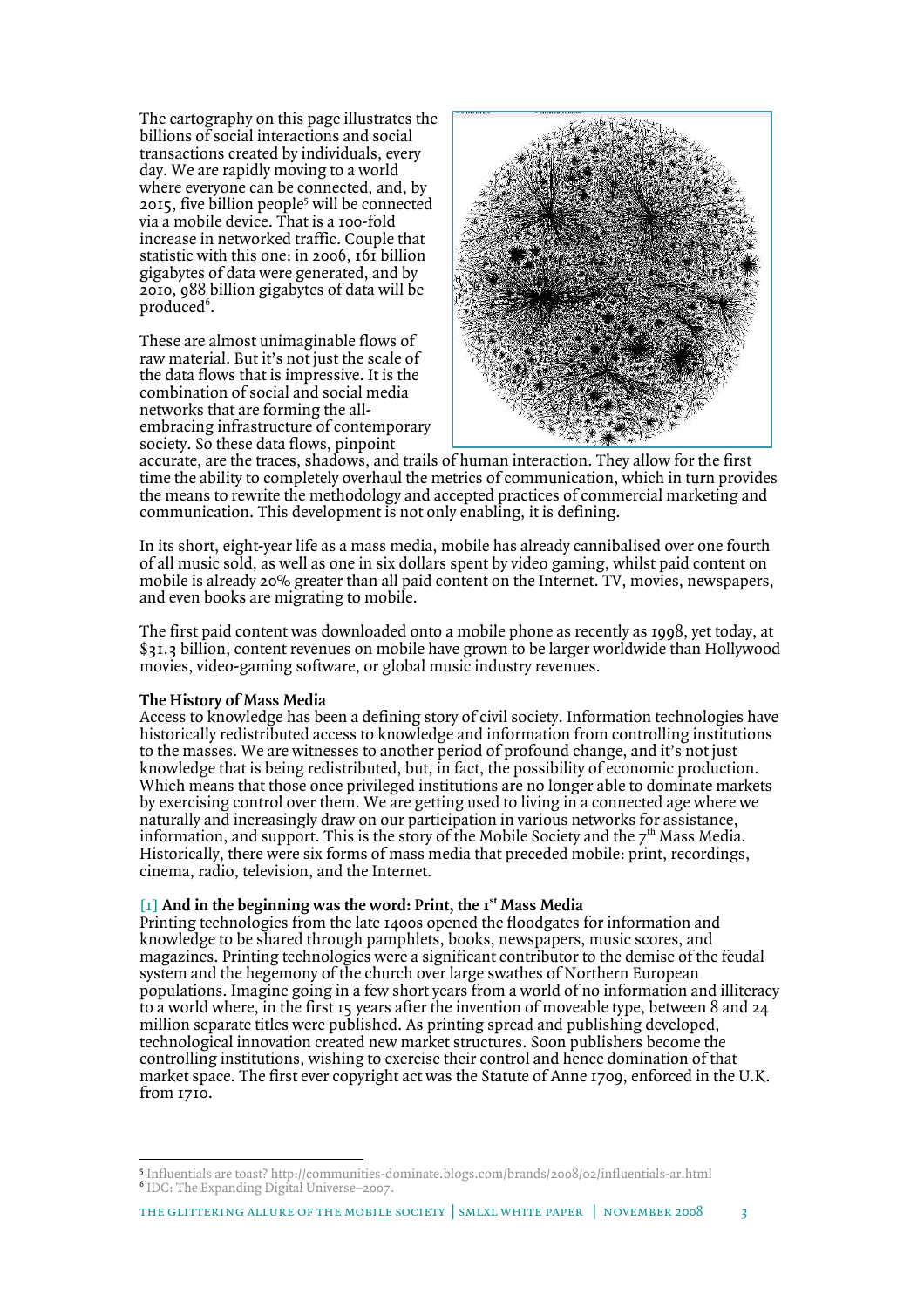Marshall McLuhan tells us that it was the U.K. newspaper industry in the  $18<sup>th</sup>$  century that brought pressure to bear to build hard surface roads in England—the first since Roman times. The post roads were, in fact, mainly financed by the newspaper industry.

**Lessons from the First Mass Media:** A new media will introduce new industry, new professions, and new business models.

# [2] **Rockin' all over the world: Recordings, the 2nd Mass Media**

Recordings brought culture and entertainment to the masses. This capability meant you did not have to be wealthy to go to the opera, or own your own instruments to be able to enjoy music. Like publishing, recordings fostered a controlled economy and distribution system.

**Lessons from the Second Mass Media:** A new mass media can cannibalise from older media, but also provide new opportunities. A new media can create formats that were not viable before it. In addition to creative and technical talent, there can be performing talent in media. Even when requiring that an expensive media player be purchased by users, a media can flourish.

# [3] **Easy riders, raging bulls: Cinema, the 3rd Mass Media**

Around 1910, cinema became the third iteration in the mass media story. This introduced yet another distinct form of enjoying media. Cinema became an audience media, mostly enjoyed in the movie theatre with hundreds of other members of the public.

### **Gone with the Wind**

Cinema was thought of threatening books as a viable media. The exact opposite happened. Good books spawned movies, and successful movies that were not based on books were turned into printed books. Hollywood ruthlessly sought the topmost talent and content from print and recordings and attempted to turn them into movie blockbusters. Some succeeded, like Ian Fleming's James Bond series of books and the blockbuster movie *Jaws*.

**Lessons from the Third Mass Media:** Audio-visual content is more compelling than written words or just sounds. People are willing to pay per view. And a media that does not require the audience to go buy new equipment has the ability to bypass older media in adoption speed.

# [4] **Radio romance: Radio, the 4th Mass Media**

The 1920s witnessed the birth of radio, the broadcast schedule, and the appointment, in this instance, to listen. Radio brought a new diversity of news, information, debate, and music to the people. And it brought a new channel for commercial communications.

Radio was the engine that started to drive mass consumption. Content became the glue for commercial communications. And that is an interesting and important point to consider. Radio brought us the soap opera: continuing storyline radio plays that were sponsored by the consumer detergents and soaps giant Procter & Gamble, featuring their main brands such as Palmolive, Colgate, and Pepsodent.

Radio also enabled something that never before was possible—the rapid dissemination of breaking news and information, experienced live as it happened. It complemented the longform, more in-depth analysis of newspapers and specialist magazines.

**Lessons from the Fourth Mass Media:** Media broadcast can be tied to a schedule, *appointmentto* becomes immensely valuable to media owners, who understand the new economics of attracting and aggregating large audiences to sell "advertising spots" to drive mass consumption. A new media typically will not kill off an older media, rather it can be complementary. This is an example of where a new technology turned out to be a vehicle for transporting the other (recordings) to the masses. Interestingly, it could help only audio spread, rather than movies, which may have been more attractive. Radio may have given an advantage to audio because it made it more accessible than movies.

Even if two mass media use similar content, the newer one will still spawn new professions and a new industry. It's possible for two media to form a symbiotic and complementary relationship.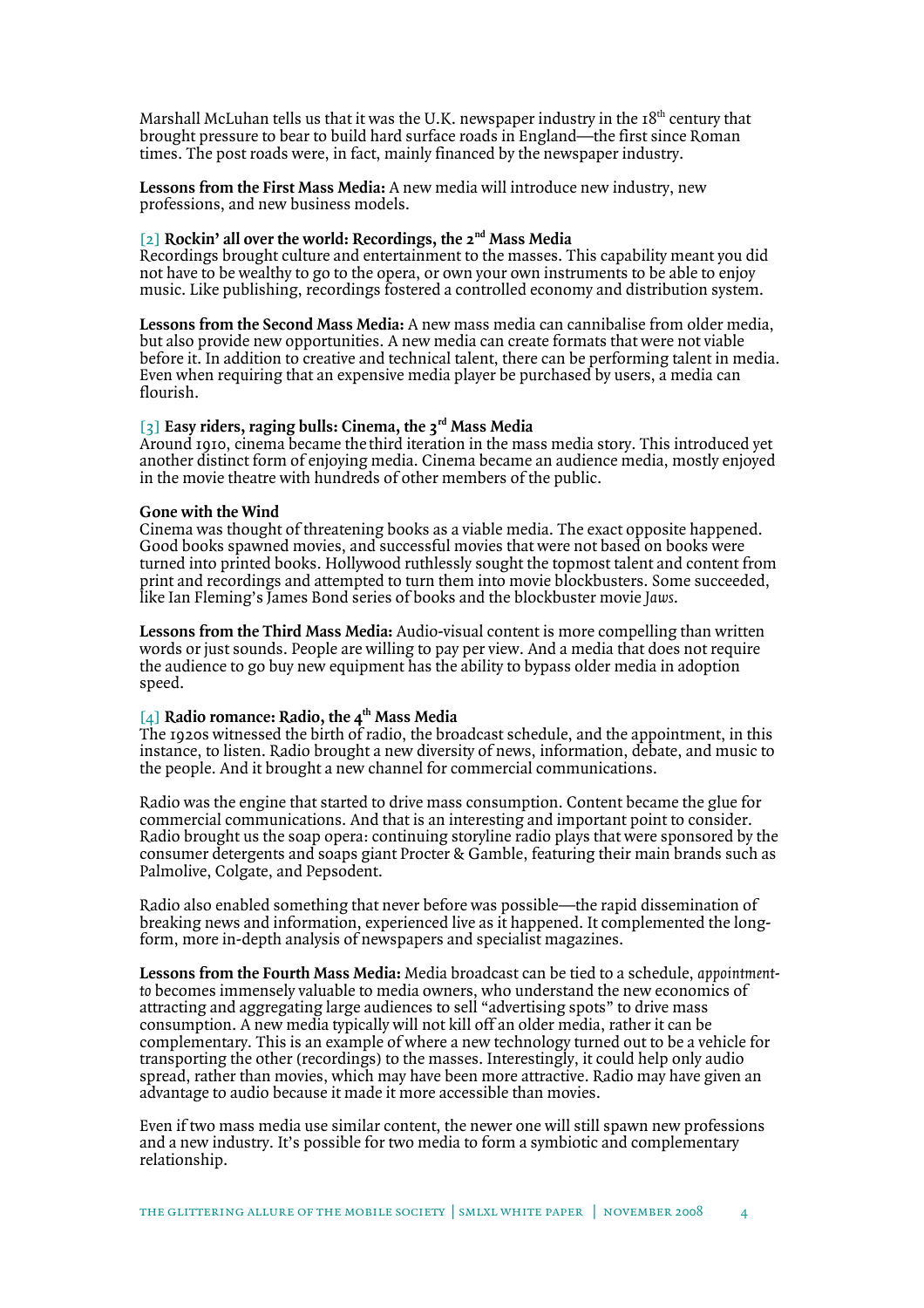# [5] **The cultural hearth of the home: Television, the 5th Mass Media**

The 1950s brought us the mass introduction of television. Television's economic and cultural impact was simply seismic. It was the first mass media to physically and metaphorically replace the fireplace as the cultural hearth of the home.

More than just a media, TV soon dominated all other media economies. By the 1970s TV attracted the largest audiences and become the engine for driving mass consumption via TV advertising. For example, Morecombe and Wise, a British comedic duo, got the highest recorded TV audience in Britain, with 29.5 million viewers, almost half of the U.K. population watching their Christmas special. Can you imagine, half the entire U.K. population physically sitting down, all at the same time, to watch the same programme? It was the U.K.'s mass media Belle Époque, because today in the U.K. a mass broadcast audience is defined as between 6-8 million. And commerce follows where audiences exist. TV also changed previous media concepts. A good example is music. After TV innovated with the music video (MTV), suddenly TV became the determining factor in a recording artist's chances of climbing the music charts. Radio, once the sole arbiter of the audiences taste in music, was superseded.

### **From Scarcity to Plenty**

From cable and satellite TV and now digital TV, various multichannel TV systems have given TV audiences ever more choice. They have also caused severe fragmentation of the advertising audience. P&G Chief Marketing Officer Jim Stengel says that in 1965, 80% of adults in the U.S. could be reached with three 60-second spots. However, in 2002, it required 117 advertisements to achieve the same result.

Last autumn I was attending an event at MediaTech in London. Representatives from the broadcasters, Channel 4, ITV, and Five were discussing their strategies of attracting mass audiences. A question from the floor succinctly highlighted the struggle traditional broadcasting faces:

*I would be very interested to hear your thoughts on Kate Modern, the soap that is on Bebo. It cost £60,000 to make and has a global audience of 20 million people.* 

**Lessons from the Fifth Mass Media:** Even a very expensive media player is not an obstacle to adoption if the format is right. A new media rival with an absolute advantage, such as TV over radio, will still not kill its predecessor. But nothing lasts forever.

[6] **A brief history of the future: Internet, the 6th Mass Media and the first interactive media**  The 1990s brought us the 6th Mass Media, the anarchic Internet. But, of all instances of a new media appearing, the Internet was the first time that a new media could do everything that the earlier five mass media could do. Furthermore, the Internet added two unique benefits never possible on the previous five: interactivity and search. And search is not just keyword-based search, but also search through browsing. This, of course, is *the* transition from the "push" by the media owners and producers through radio and more sophisticated media like TV, to the "pull" by the consumer, where the consumer has a choice to engage with selected material, when they want and find convenient. It means we start to navigate through our lives in completely different ways. Remember McLuhan's observation that technologies are not simply inventions which people employ, but are the means by which people are reinvented.

Think about the telephone, an important invention that transformed people's ability to communicate. How many times would we wait by the telephone or even by the public pay phone? How many people do that today? The Internet is defining because of its enabling group communication, as opposed to a single individual, point-to-point. We need to bear that in mind as we see what the Internet 1.0 unleashed upon the world. Information is about to live a very social life.

# **From Cold War to Hot Media**

The networked and interactive nature of the Internet enabled us to get back to what makes us what we truly are—a collaborative and networking species. Exemplified by the invention of Web 2.0 technologies, these low-cost tools at their very core support the fundamental need for human connection. The blogs, Wikis, mashups, open APIs are enabling peer production and the harnessing of collective intelligence to create such social networking platforms as YouTube, Skype, eBay, Current TV, Threadless, Facebook, MySpace, Cyworld, citizen journalism, and Wikipedia. Even the BBC has opened up the back end of its Web site,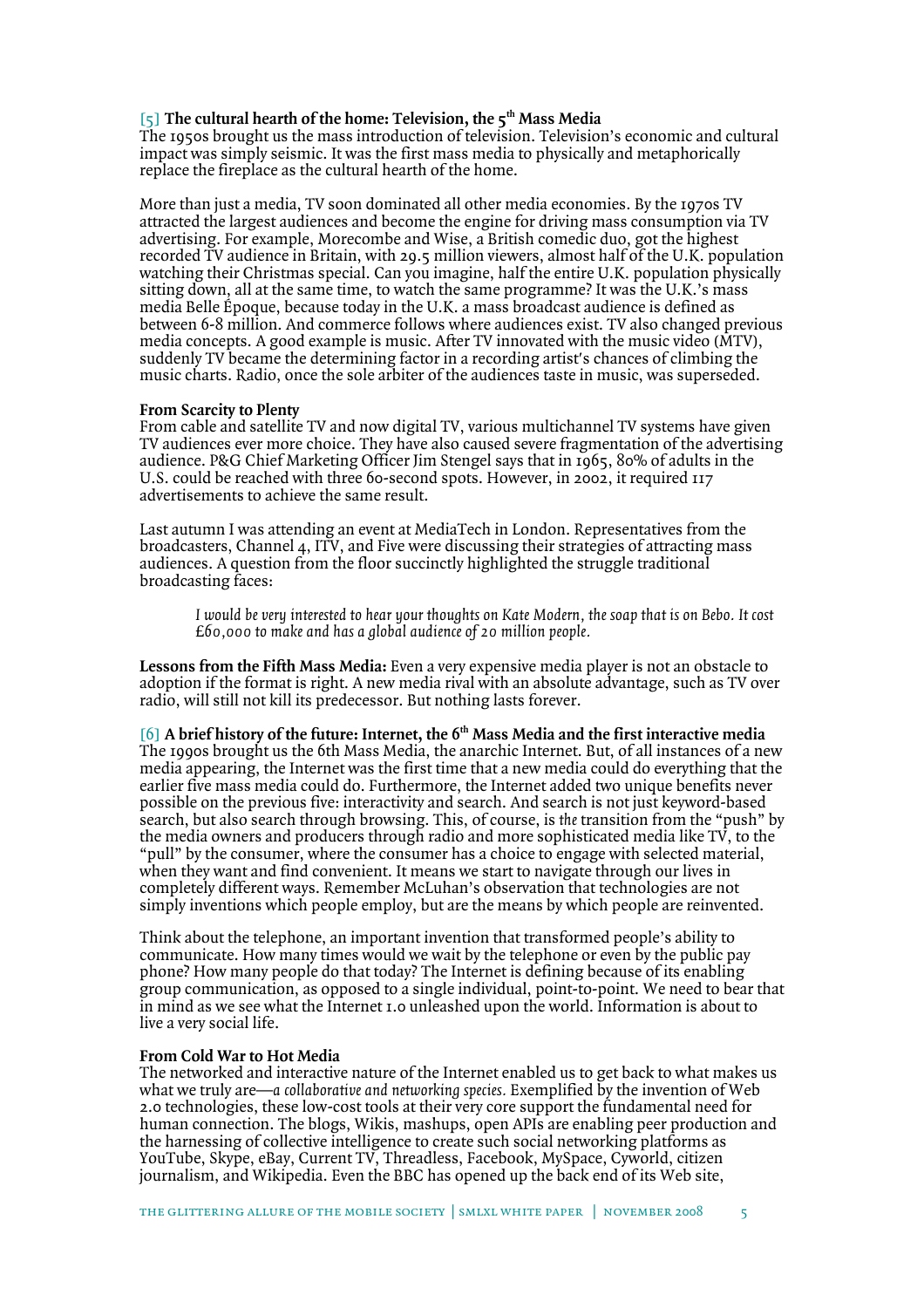allowing those that are so inclined to mash up its content. All content becomes plastic and malleable.

And by 2012, 25% of all media will be created by us<sup>7</sup>. YouTube uploads seven hours of audiovisual content every 60 seconds of every day of the year. The 8 to 24 million books first published in the 15 years after the invention of moveable type pale in comparison. So, we are witnessing the shift from individualised and personalised media consumption and creation towards consumption and co-creation as a networked practice.

This structurally changes the relationship between media content creation and media content consumption. Industrialisation and the mass media have conveniently forgotten that we are a "we species," and they really don't like being reminded of the fact that we want to be part of creation, of storytelling, and of communities. And that connection is a fundamental need of every society on this planet, no matter whether we live in forests or cities.

The Internet, in providing low-cost production tools and unprecedented connectivity, demonstrates an audience can directly participate, and, indeed, demands the possibility for direct participation in media creation and consumption. A medium of communication is not merely a passive conduit for the transmission of information, but rather an active force in creating new social patterns, writes Robert Logan in The Alphabet Effect<sup>8</sup>. We can think of the first five mass media as "cold" mass media, consumed passively. By contrast, the Internet was the first "hot," bidirectional communication mass media, which allowed users to create, rate, participate in, and propagate information and content. And doing so under their own free will, and with shared common goals. *Business Week* explained of the relevance of social networking in its June 2006 cover story:

*This is the biggest change to business since the Industrial Revolution.* 

#### **Napster and the Gales of Creative Destruction**

Napster was perhaps the earliest example of the destructive power of this particular cycle of technological evolution<sup>9</sup>. Napster demonstrated how rapidly bidirectional communication capability changes consumer behaviour. Not over decades as with previous mass media, but in years, months even, and the result—a decline of over 10% of global music sales and a reordering of the music industry. By the time it shut down, 57 million people were using Napster's people-powered music-swapping site. Were all those people criminals? Or does this say something fundamental about the shift in the relationship between mass media, consumption, and the audience? That relationship being based upon the fundamental human desire to connect and collaborate.

There is something really rather spectacular about connecting with people across the globe, around passions, interests, and desires, writes Alex Ross in *All The Rest Is Noise<sup>10</sup>*. We have gone from being spectators to fully engaged actors in this participatory culture.

**Lessons from the Sixth Mass Media:** Connectivity and interactivity provide fertile ground for the growth and development of digital community and move media from a push paradigm to a pull one. A hot media is inherently preferred over any cold media and will cannibalise older media at unprecedented speeds.

For all of the major Internet services, companies, and media formats, their glittering future is still ahead of them. Only while the Internet has just started its path towards the second billion users, the youngest media, mobile, is already past its third billion users.

 $\overline{a}$ 

the glittering allure of the mobile society | smlxl white paper | november 2008 6

<sup>7</sup> http://www.nokia.com/A4136001?newsid=1172517

<sup>8</sup> http://en.wikipedia.org/wiki/Alphabet\_Effect

<sup>9</sup> http://en.wikipedia.org/wiki/Capitalism,\_Socialism\_and\_Democracy

<sup>10</sup> http://communities-dominate.blogs.com/brands/2008/01/classical-music.html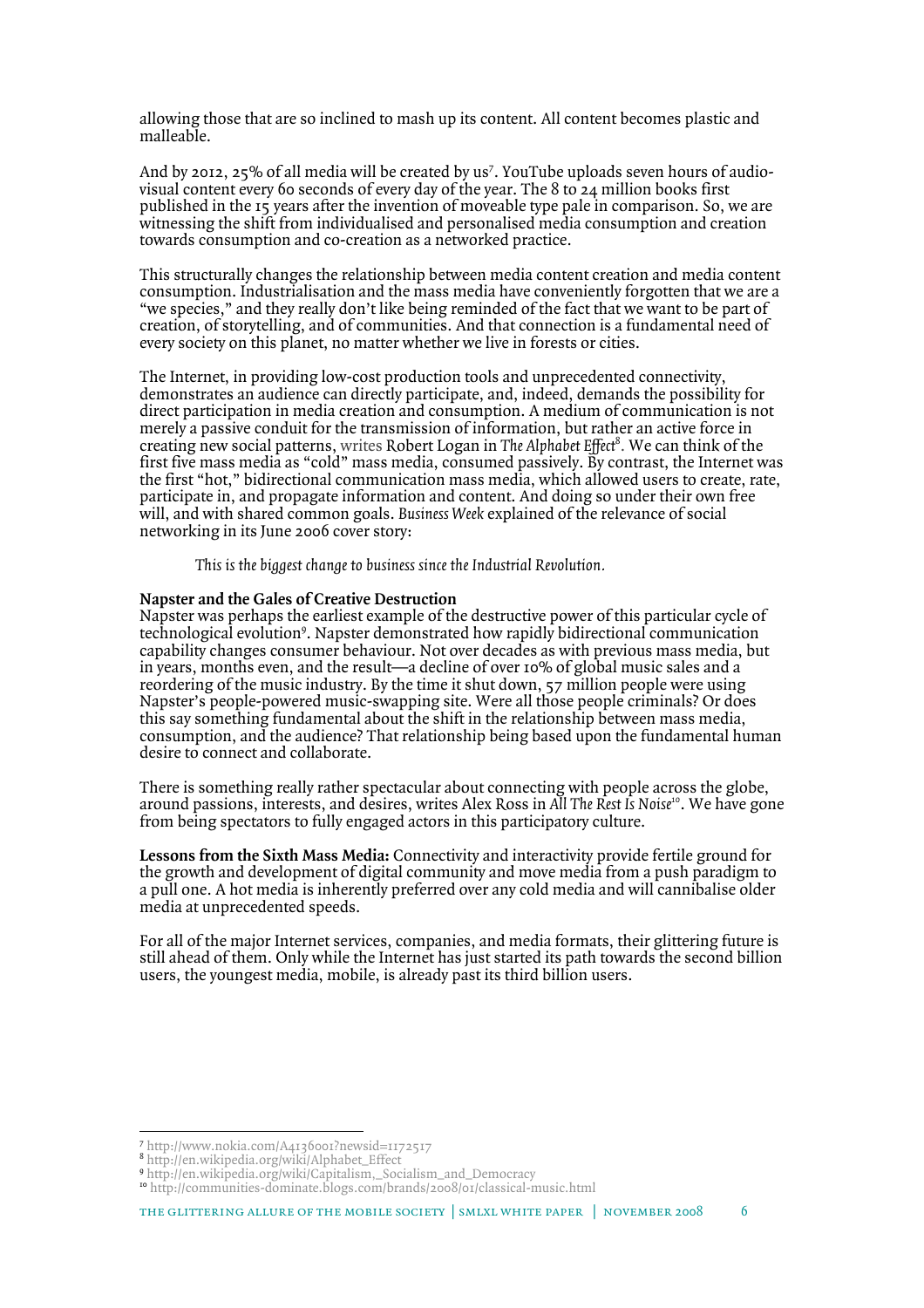# Part II—The building blocks of the mobile society

# **Today, Gutenberg would be a moblogger: Mobile, the 7th Mass Media**

In the early 2000s, the  $7<sup>th</sup>$  Mass Media and the second interactive media, the mobile, entered into our daily lives. The consumption of news, the playing of music, watching TV, listening to radio, even viewing movies are all possible on a mobile device $<sup>11</sup>$ . And the Internet's two unique</sup> capabilities, interactivity and search, are also possible on the mobile platform.

Whilst only eight years old as a media, mobile is growing and acquiring business revenues and content from its older media siblings. So mobile can replicate all the capabilities of the other six mass media. But mobile actually has six unique benefits<sup>12</sup>.

- 1. The first personal mass media
- 2. The first always carried media
- 3. The first always on media
- 4. The first media with a built-in payment mechanism
- 5. The first media always present at the point of creative impulse
- 6. The first media where the audience can be accurately identified

# **The six unique benefits of mobile are described below.**

# **[1] Personal: My Media**

It's a fact that people today are more wedded to their mobile phones than to their wallets. And the mobile is rapidly cannibalising our wallet too. A Unisys survey revealed that if we lose our wallet, on average we report it in 26 hours. But if we lose our mobile phone, on average we report it in 68 minutes. Meanwhile, a 2006 survey by *Wired* found that 60% of married mobile phone owners will not share their phone with their spouses. A Carphone Warehouse survey found that 68% of teenagers won't let their parents see what is on their phones. It is that personal.

# **[2] Always Carried: The City in My Pocket**

It is no longer surprising that we will not leave home without our phone. A global survey by BDDO in 2005 found that six out of 10 people sleep with the mobile phone physically in bed with them. A worldwide Nokia survey in 2006 found that 72% of the population use the mobile phone as their alarm clock. The phone is taken to the restroom and it was quoted at Forum Oxford that the bathroom is one of the common places to access both the mobile Internet and mobile TV. No other mass media has this intimate a relationship with the audience.

# **[3] Always On**

 $\overline{a}$ 

Some early opinions by newspaper publishers were that maybe the Internet could offer a rival experience to the printed newspaper, but the mobile phone screen had so little real estate that it could not fulfil this need. This is also being proven to be untrue. Mobile offers an active screen, which can be far superior to the static printed paper view of a newspaper or magazine. It just took a while for the mobile content industry to develop its formats to capitalize on the power of mobile.

For example, Japanese mobile operator NTT DoCoMo has introduced iChannel, a news ticker feed that uses the idle screen mode of the mobile phone. Whenever the phone is placed on the desk or table, for example, it will scroll breaking news like the CNN news ticker on the bottom of the TV screen. Users can select whether they want sports news, world news, financial news, celebrity gossip news, and so forth, in any combination. When the phone

<sup>&</sup>lt;sup>11</sup> It is possible. But in most of the world (Eastern Europe, Africa, South America, India) phones are still utility focused, rather than media consumption.

<sup>&</sup>lt;sup>12</sup> The six benefits of mobile–Tomi Ahonen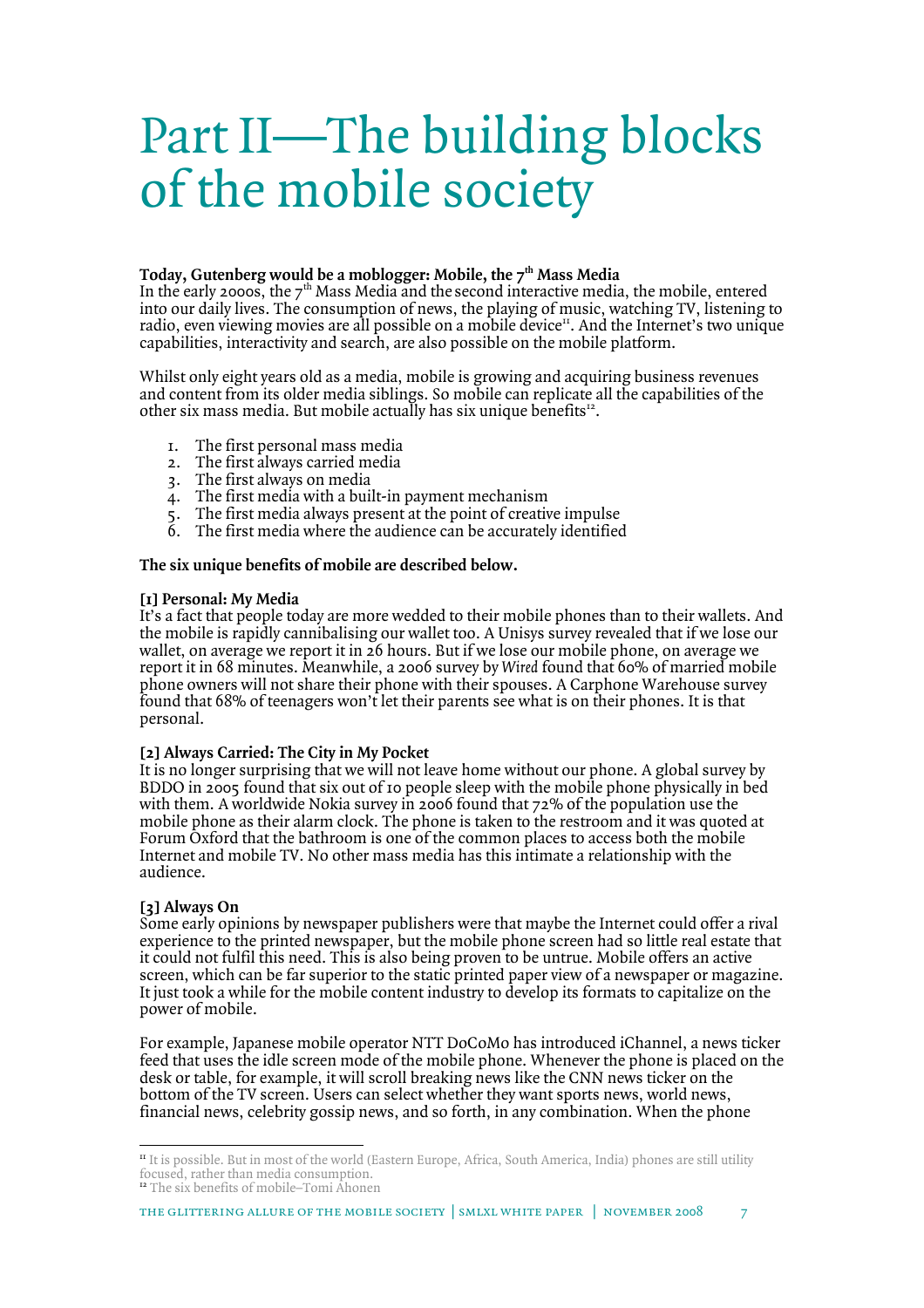owner clicks on the current news, it goes to more of the story with text, pictures, and video. The service costs two dollars per month and in 18 months from launch, 8 million Japanese were paying for this service, which amounts to a  $16\%$  adoption rate and a massive  $\frac{102}{102}$ million per year in Japan alone. Considering all subscription news services online on the Internet, Japan's NTT DoCoMo has more paying subscribers on one mobile news service than all online newspapers worldwide combined. DoCoMo announced that subscribers to their iChannel news service surpassed 15 million on January 3, 2008. The achievement came nine months after surpassing 10 million subscribers.<sup>13</sup>

If we assume that the same rate of adoption happens around the world—and there is no reason to doubt it—this one mobile news service alone, if used by 16% of the 3 billion mobile phone users, could generate over \$11 billion of revenues worldwide. Can a mobile news service threaten a newspaper? It already does: the same service was recently launched in Portugal by Vodafone. Coming soon to an idle phone screen near you.

#### **[4] Built-in Payment**

In Helsinki, Finland 57% of public transport single tickets are paid by mobile. In Croatia over half of all parking is paid by mobile. In South Africa you can have your paycheck paid directly to the mobile phone account linked to your mobile banking account. In Soweto a barbershop has more than half of its customers paying by mobile. 20% of London's congestion charge is paid by mobile. In Slovenia every vending machine, every McDonald's restaurant, and every taxicab accepts payment by mobile phone. In Kenya the maximum limit of mobile-to-mobile money payments is set to 1 million U.S. dollars per single transaction. And in South Korea, all credit card companies enable their credit cards to the owners' mobile phones by default, offering to send an optional old-fashioned plastic credit card to the customer's home address for free.

#### **[5] At Point of Creative Impulse: Convergence of User and Creator**

In the context of mobile and the Web, the mobile Web is focused on the user as the creator and consumer of content, as *Mobile Web 2.0* author Tony Fish says, "at the point of inspiration." It is *prosumption* (production and consumption). We are using the mobile platform to share information with a trusted network; we are collaborating; we are using our mobile as a media production tool. Witness the use of mobile technologies in the London July 7th bombings, where the first image to emerge from the event was one that was moblogged to Moblog.net;<sup>14</sup> and the use of Smart Mobs<sup>15</sup> to bring down the government of Joseph Estrada of the Philippines; and the use of moblogging at Moblog, which has recently been incorporated into a project with U.K. commercial TV broadcaster, Channel 4, called *The Big Art Mob*. This project aims to create a dynamic document of all the public art in the United Kingdom by asking citizens to send images of public art they discover from their mobile devices. MyNuMo allows people to create mobile content, and, if they can sell it, they get a revenue share. Al Gore's Current TV is noted as being a leader in the use of user-generated mobile content.

#### **[6] Recounting the Audience: The Holy Grail of Marketing**

The Holy Grail for mass media is to clearly identify an interested audience. We know that what gets measured gets made, and so the more accurately we know who the audience is, the more precisely we can target advertising and marketing. With magazines and newspapers, those who subscribe can be identified, usually by name and address. But we don't know exactly how many in the given household actually read that publication. And for those issues bought at the newsstand, we have no idea. With radio and TV, we can only measure audiences by Nielsen ratings, a sampling of one thousand families telling us what millions watch. With cinema we know even less about the actual viewing audience.

AFM Ventures illustrated the degree of accuracy in 2007. On TV, only about 1% of audience data is captured. On the Internet, this is about 10%. But on mobile, about  $90\%$  of audience data is captured. This is totally unprecedented accuracy in any mass media ever. And that has aroused the interest of brands and advertisers as they see the effectiveness of traditional marketing communications as a pale shadow of its old self.

<sup>13</sup> http://wirelesswatch.jp/2008/01/07/i-channel-subscribers-exceed-15-million/

<sup>&</sup>lt;sup>14</sup> http://moblog.net/view/77571/

<sup>15</sup> http://www.smartmobs.com/2006/08/22/wikipedia-on-sms-political-impacts/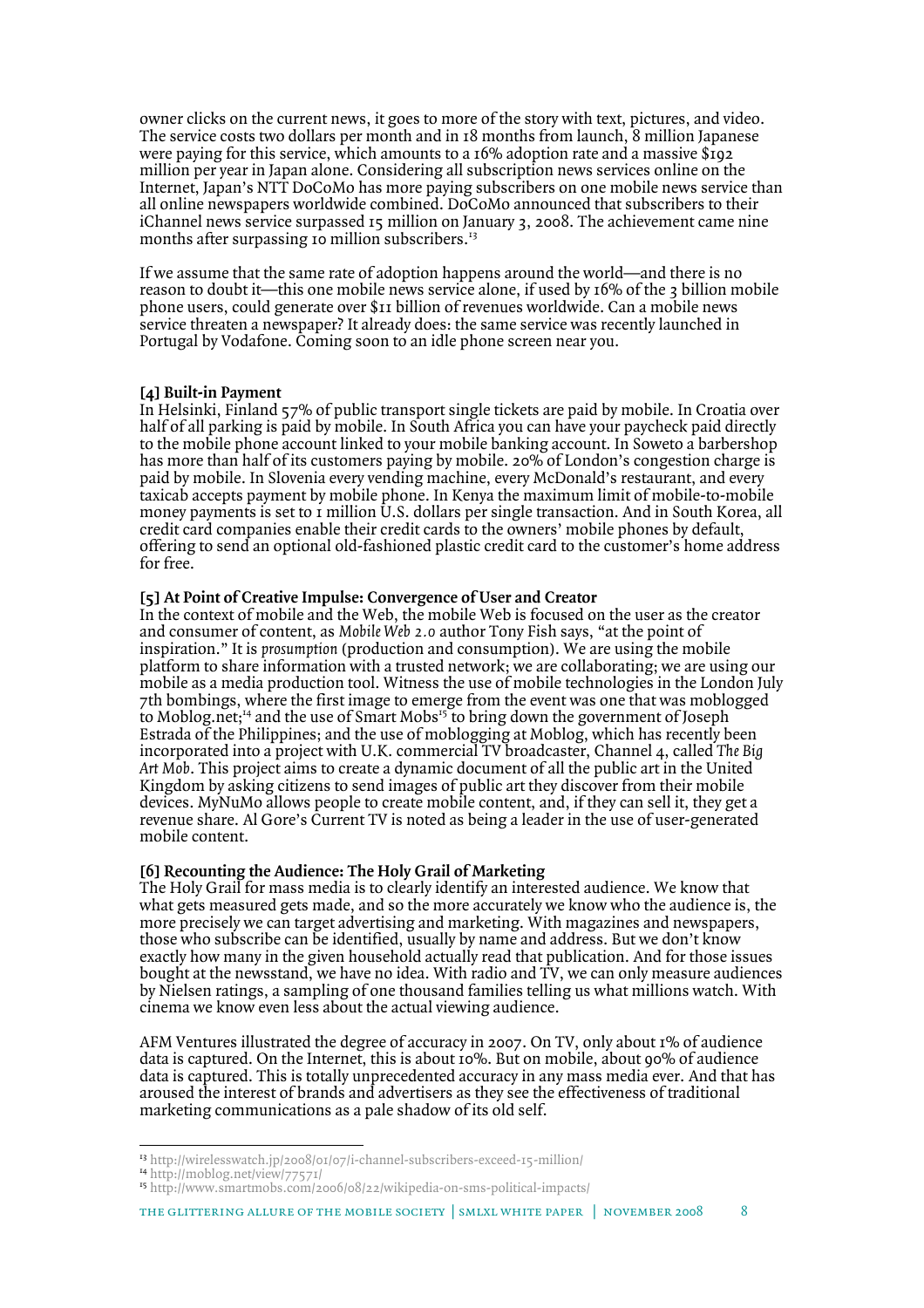# **The Black Gold of the 21st Century: Refined Data**

As media became more fragmented, as the number of consumer touch-points increased, and as our economies became more mature, the pressure on marketing to become more accountable has increased and with that, the demand for measurement.

Recently, there is an emphasis not on awareness but on results metrics. One receives a piece of communication and then what? What happens next? In the SMLXL white paper on measurement, *"What Gets Measured Gets Made"* (2003),<sup>16</sup> the observation was made that media and marketing practitioners today have a fantastic opportunity to place themselves right at the heart of the communications business. Whether they take it will depend to a large extent on the success that they have in understanding not just generic audience data, but in going beyond these everyday metrics to examine every piece of relevant data and information available. Jan Van Dijk in *The Networked Society<sup>17</sup>* writes about the how digitalisation supports the communication capacities of accuracy, selectivity, and stimuli richness of the new media. That its uniform language makes content more accurate with fewer faults and less replication of mistakes and more opportunities for exact processing and calculation.

As a recent IBM report on the future of the advertising<sup>18</sup> noted:

*As fragmentation becomes a permanent fixture within media and entertainment, advertisers will be forced to move to more efficient and dynamic platforms capable of managing inventory, planning, delivering, tracking and measuring effectiveness of advertising across multiple channels and in real time.* 

Change the way you count and you change the way the ad revenues flow, and the only way this is achieved is with refined, automated, and dynamic data flows that deliver on specific communication and marketing needs. In this networked world, the metrics of survey data are dead. What companies will be creating, using, and selling in the near future is what is described as *Social Marketing Intelligence<sup>19</sup>*. The more refined the intelligence extracted from the raw material of multiple data flows, the more valuable that intelligence becomes. Unique and valuable intelligence = revenue.

Social Marketing Intelligence is the method of extrapolating valuable information from social network interactions (beyond behavioural targeting) and combining those with other forms of data such as communication activity, behaviour, survey, demographic, or other forms of third-party data. This is described as a three-dimensional (3-D) profile that can enable companies, for example, to launch new products and services into the marketplace at greater speed and at significantly lower cost.

So it is of no surprise that the traditional media infrastructure is being rebuilt to understand and measure this evolving social media ecosystem. A social media ecosystem built by an interactive and participatory audience living in a participatory culture.

#### **Marketing: Offensive and Defensive**

Whilst there has been an almost obscene amount written about advertising in the form of delivering conventional advertising furniture in the digital age such as targeted ads, there has been little written about how data is going to completely revolutionise the business of business, the business of marketing, and, indeed, the business of getting stuff done. Companies are daily involved in a complex process of playing offensive and defensive roles. These are protecting existing revenues *(defensive),* and increasing revenues and acquiring new customers *(offensive).*

Yet the dots are not joined up: marketing, media, and data need to be symbiotically connected to each other, so that precious company resources can be deployed intelligently at the right place and at the right time. The decision on how much to spend and where to allocate marketing resources will evolve as the once-siloed data warehouses, those dusty museums of

 $\overline{a}$ 

the glittering allure of the mobile society | smlxl white paper | november 2008 9

<sup>&</sup>lt;sup>16</sup> SMLXL: What get measured gets made. Jacobs and Moore (2003)

http://smlxtralarge.com/wp-content/uploads/2008/03/what-gets-measured-gets-m.pdf

<sup>17</sup> http://www.gw.utwente.nl/vandijk/

<sup>&</sup>lt;sup>18</sup> IBM: The End of Advertising as We Know It: 2008

<sup>19</sup> Wikipedia: http://en.wikipedia.org/wiki/Social\_marketing\_intelligence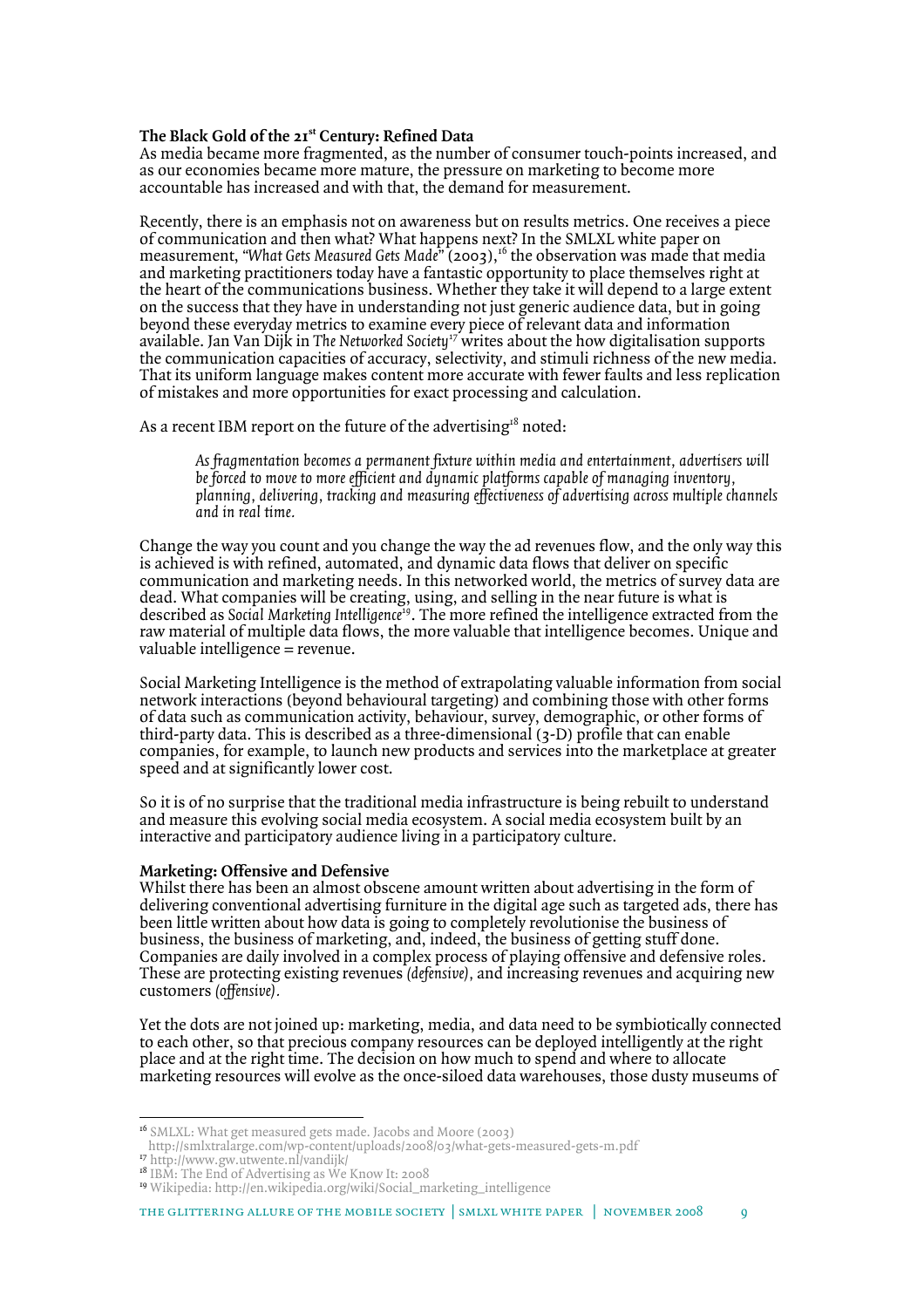customer records and other nefarious bits and bobs of data, become the living, breathing hubs that will enable those decisions to be made on a daily basis.

The effort and attention focused on only one aspect of marketing (serving ads) is onedimensional, when one begins to realise how a data-driven approach to marketing can be transformational by offering an opportunity to remove organisational silos that truly hinder progress. This is beyond the serving ads advertising model. It was John Grant in his book *After Image<sup>20</sup>* who wrote *that image (display) advertising was the junk mail of the 21st century* and one has to ask the question, when we live in a world of search, of pull and not push, $^{21}$  is not display advertising and mass media communications, well, irrelevant? Do we want six feet of junk mail? (A woman collected all the junk mail she received in one year and it measured 6 feet in height, that's 2 meters) Or do we want a 30% response rate?<sup>22</sup> More of that later.

#### **Dumb Display vs. Social Marketing Intelligence**

Already companies using *Social Marketing Intelligence* have witnessed dramatic increases in their offensive and defensive marketing results both in terms of an offensive and defensive play. The Social Marketing Intelligence company Xtract<sup>23</sup> has delivered results for its clients across a variety of industries.

For example, a magazine publication in Finland and one of the country's most popular Web sites for teenagers used Xtract tools to [1] get to know and understand the people using the Web site, [2] bring more subscribers of the magazine on site, [3] add new magazine subscribers from the online subscriber and visitor base and, [4] make the Web site profitable by utilising online information for marketing to advertisers. The solution was constructed in two phases. Phase 1 identified the most influencing users of the site, the Hubs, using advanced social network analytics. These made up 2% of the whole online subscriber base. In Phase 2 the community was analysed, which identified nine Web communities based on online and demographic data of the magazine subscribers. Specific profiles of the whole subscriber base were created. In doing so there was a 3.8 times increase in revenues when Hubs participated in viral commercial communication activity.

The MVNO Blyk in the U.K. also uses Xtract's 3-D profiling tools and, as a consequence, they get an average response rate to commercial messages of 29%+. Response rates normally on mobile are 3-6%.

Other results of Social Marketing Intelligence are:

- An **82 % increase** of the average ad income (from 11 cents to 20 cents).
- A higher premium for recognised valuable audiences in Internet community. Which creates the opportunity for personalised commercial communications and user engagement strategies.
- A **90% increase** in sales by using Social Marketing Intelligence.
- Estimated annual gain of €40m for a telecoms company. **A 21% better accuracy** in predicting churn.
- New customer acquisition **grew by 25%** compared to 4% when using previous marketing methods.
- A **30% better response** than previous similar mobile campaigns. (Mobile response rates are normally 3-6%.)

<sup>20</sup> John Grant, *After Image*, Profile Books (October 2004)

<sup>&</sup>lt;sup>21</sup> "When Push Comes to Pull: The New Economy and Culture of Networking Technology." Aspen Institute (2006) http://www.aspeninstitute.org/atf/cf/%7BDEB6F227-659B-4EC8-8F84-

<sup>8</sup>DF23CA704F5%7D/2005InfoTechText.pdf

<sup>&</sup>lt;sup>22</sup> 6 feet of junk mail or a 29% response rate?

http://communities-dominate.blogs.com/brands/2008/02/6-feet-of-junk.html

<sup>23</sup> http://xtract.com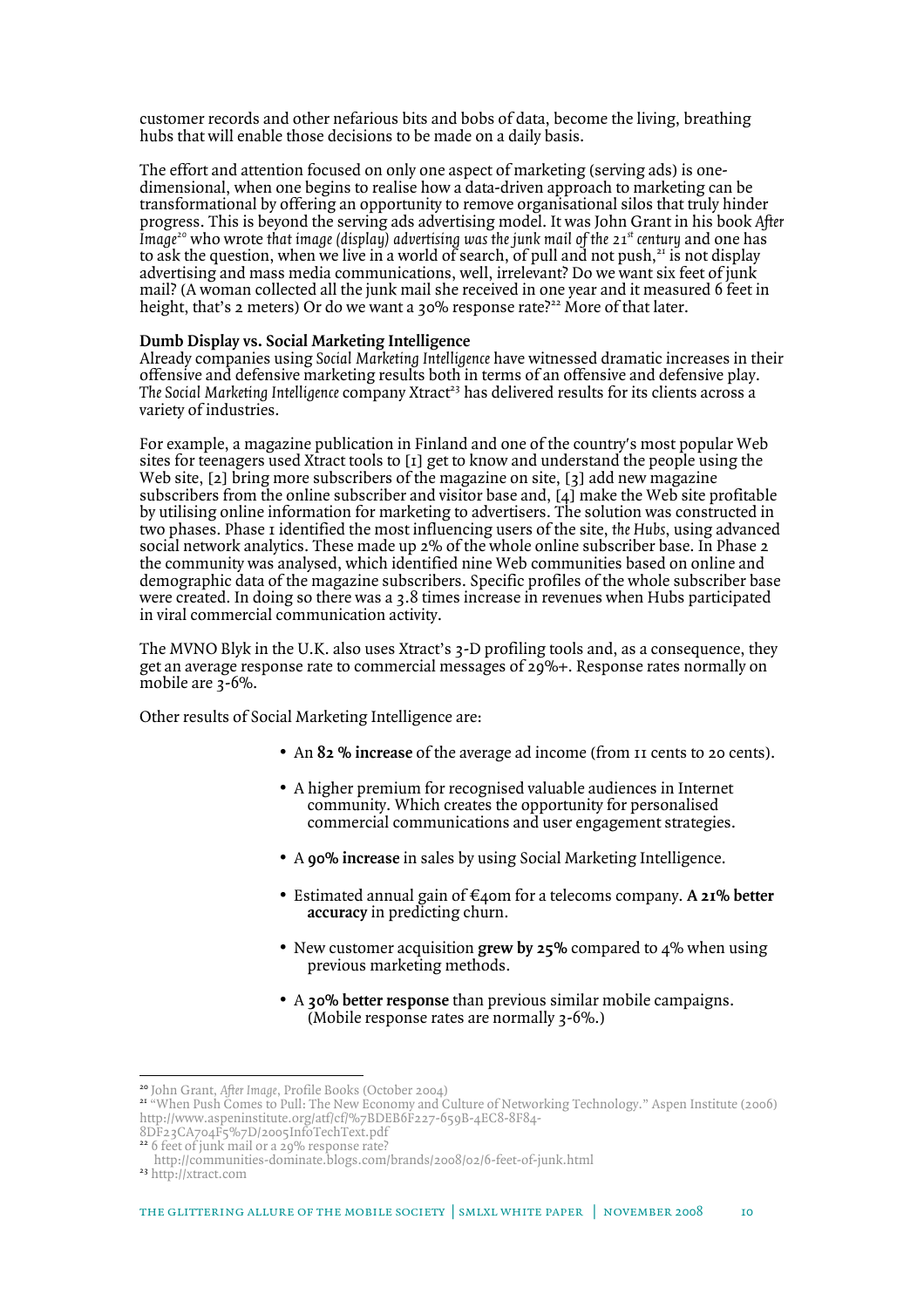# **Customer Lifecycle—Customer Relationship Management (CRM)**

The smart CMO and CIO will start to understand that by deploying a data-driven approach to marketing as a core strategy, he or she can begin to enable his or her company to be more agile, more flexible, more accurate, even more accountable, and at speeds that currently seem light years away. The CMO and CIO will realise that one can now take a holistic approach to the entire customer lifecycle, where the emphasis is no longer on the word "management."

The above statistics demonstrate that there is no reason why this will not happen. Of course, data mining and data warehousing proponents will make the claim they do this already. Yet they do not integrate refined data into marketing and media tools, and systems dynamically, nor do they include a key element that enables the massive uplift in marketing effectiveness the overlay of refined intelligence from social data flows.

# **The Basics of Social Marketing Intelligence**

Data has always been used in marketing, but it has been on a path of evolution. And there are three key stages that can be broadly identified

# **1. Demographics**

Age, gender, postal code, occupation

# **2. Context sensitive**

Web or WAP page, search, time, location

# **3. Social Marketing Intelligence**

*Social Marketing Intelligence* is the combination of market segmentation and context, combined with customer behaviour and social network profiles.

The evolution of profiling is based on the data used at any given time:

- Demographics or static data
- Behaviour transactions data
- Social interactions data

Each of the three data dimensions roughly doubles the efficiency of marketing and advertising. When one combines all three dimensions together, one creates what is described as a 3-D customer profile. This has been proven to deliver  $8<sup>24</sup>$  times more efficient marketing communications.

# **Segmentation, Marketing, and Social Network Theory**

The one single point to be made here is that the mass media and mass media channels cannot support a networked approach. Segmenting audiences around demographics, and therefore media selection (TV, print, billboards, Internet), is not appropriate in a networked world. Simply within the context of social networks we are all playing different roles as hubs, bridges, and connectors.<sup>25</sup>

The need to understand this simple fact underpins all that is associated with how we begin to understand how Social Marketing Intelligence is different to other forms of data analytics.

<sup>24</sup> Research conducted by Dr. Juha Vensanto–Xtract http://www.xtract.com

<sup>25</sup> http://en.wikipedia.org/wiki/Social\_network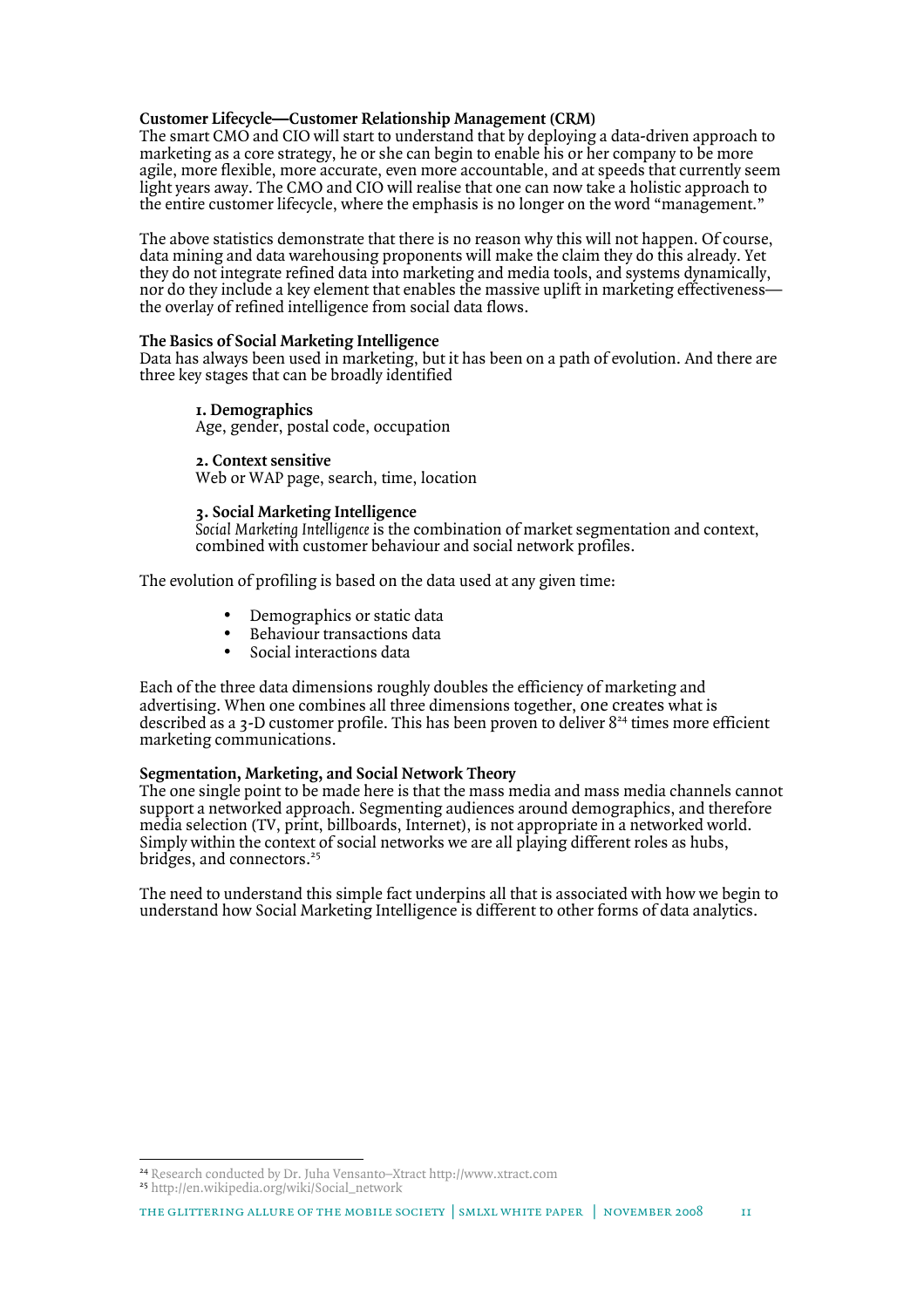

Figure 1: *An example of how social networks operate and what roles we play in social networks. Courtesy Xtract Corporation.*

# **Social Marketing Intelligence: Systems, Tools, and Capability**

What I have personally witnessed are developments towards the capability to aggregate large and multiple data flows, to refine those data flows, and to create outputs that relate to specific marketing functions. Generally these being:

- Customer acquisition
- Customer retention

Data is therefore turned from being potentially valuable to being a key driver of marketing, communications planning, and decision-making. For example, multiple data flows are combined within an analytics engine with outputs constructed around key drivers (examples only): new car acquirers, repeat purchasers, and purchasers of pre-owned cars vs. new purchasers. These systems, tools, and capabilities are integrated and at certain points automated. For example, company A's data warehouse is connected via a third-party platform to the outside world. It tracks all interactions that in some way or another are specific to it as a company. And these data flows are dynamic. Company A's marketing and media capability is also integrated into this ecosystem and outputs are generated against specific marketing functions. The marketing team from Company A can begin to observe the dynamics of the marketplace, as people look for new products or services, or are thinking of leaving to a competitor.

Because the UI is also connected into all media platforms, the self-learning system enables the marketing and media team to begin to look at how it takes advantage of this unique intelligence. Company A can see that on Monday, two thousand people have researched their products and services. The output builds profiles and makes suggestions of what the appropriate response mechanisms and media allocation should be to maximise sales.

However, as one delves further into marketing needs and functions, we see other needs that Social Marketing Intelligence can deliver upon:

- Deliver highly targeted commercial communications across the three screens.
- Increase the (value) cost of ads delivered to digital platforms.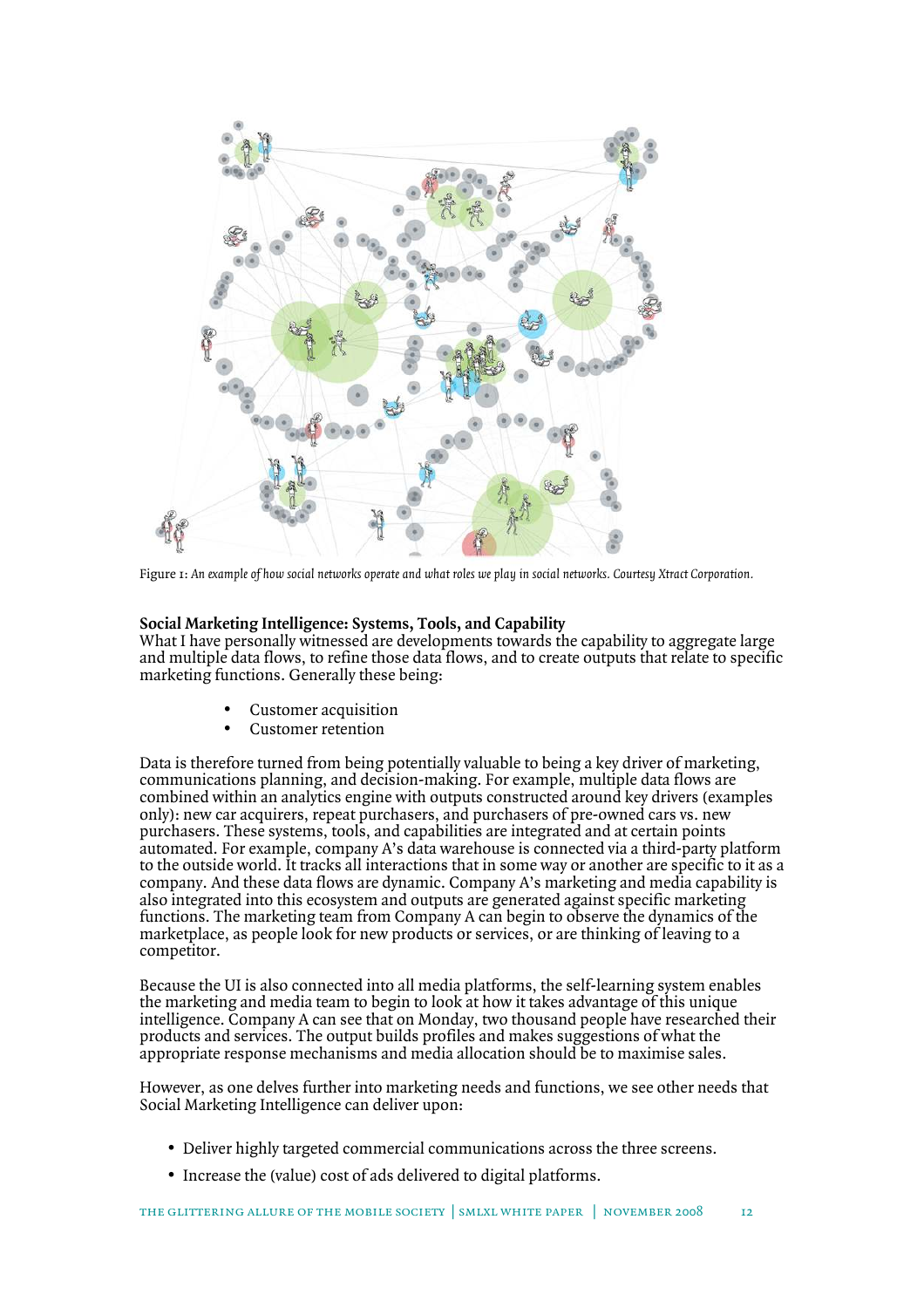- Reduce churn.
- Increase customer loyalty.
- Launch new products and services into the marketplace at greater speed and lower cost.
- Enable highly effective virality within social networks.
- Effectively monetize digital communities.
- Significantly reduce marketing costs.

# **The Migration from CPM to Cost Per Relevant Audience (CPRA)<sup>26</sup>**

All media is bought and sold, measured, and quantified by the model of Cost Per Thousand (CPM, where *M* is the Roman numeral for thousand), Gross Rating Points for TV (GRPs) and latterly, Cost Per Click (CPC). CPM was the only way that audiences could be quantified and measured remotely accurately. But in a world where the traces, shadows, and trails of human interaction are littered across the digital universe, which can be harnessed, refined and profiled, and then combined with other data sources, one can begin to recount the audience.

We move into an era in which captured dynamic data becomes the key ingredient in deciding who is the specific audience that one wants to communicate with. That audience becomes more valuable, when we are no longer trying to reach an anonymised audience, a mass media audience, if you will, only described by their demographics. In the new era, we employ a more complex and complete form of profiling utilising multiple data flows.

Cost per relevant audience (CPRA) is constructed from 3-D profiling. These 3-D profiles include a ranking of ones role within a social network (weak-link, hub etc.), which is linked to dynamic data flows. An audience is indentified that is most likely to be the best receivers, adopters, and disseminators of a particular commercial message. This is the cost per relevant audience. CPRA provides the ability to decide upon the most appropriate marketing collateral and media channels to be utilised.

# **Automated and Self-Learning**

*Social Marketing Intelligence,* by the very nature of its ability to process massive data flows dynamically, is also a self-learning system. By building automated self-learning systems to perform specific marketing tasks, CPRA becomes defining as the black gold of the  $2I<sup>st</sup>$ century. Raw data has no value, but refined and applied data to specific marketing functions does.

# **Your Destiny with Data**

 $\overline{a}$ 

Ad Age's Bob Garfield recently wrote about "your data with your destiny" when he made his case for how data will transform marketing and media. Though curiously his focus seemed only about the fixed Internet<sup>27</sup>. At least people are starting to think about data and marketing. But I love the title because mobile marketing can be hugely effective if it is built on refined data that includes analytics of peoples' roles in social networks, is self-learning, predictive as a system, and has a compelling UI that allows comprehensive manipulation of massive and multiple data flows to better inform mobile marketing campaigns. Mobile marketing also needs to deliver truly useful information and services that are timely, relevant, and contextual. This is not the old furniture of advertising. We are way beyond behavioural targeting at this point.

**New Advertising Inventory Made Possible by the Black Gold of Refined Intelligence**  People need brands. Products and services and businesses need people to buy them. In today's world we can begin to think about how we might go about delivering more value to those people seeking products and services via a higher form of intelligence.

John Hagel writing in "Shift Happens—The Future of Advertising"<sup>28</sup> points out that:

In the advertising world, multiple shifts are piling on top of each other and it is often hard to keep track of them, much less understand their implications.

the glittering allure of the mobile society | smlxl white paper | november 2008 13

<sup>26</sup> CPRA is a study and set of metrics currently being developed by SMLXL

<sup>27</sup> http://smlxtralarge.com/2008/09/30/the-black-gold-of-the-21st-century-refined-data/

<sup>28</sup> http://edgeperspectives.typepad.com/edge\_perspectives/2008/03/shift-happens-t.html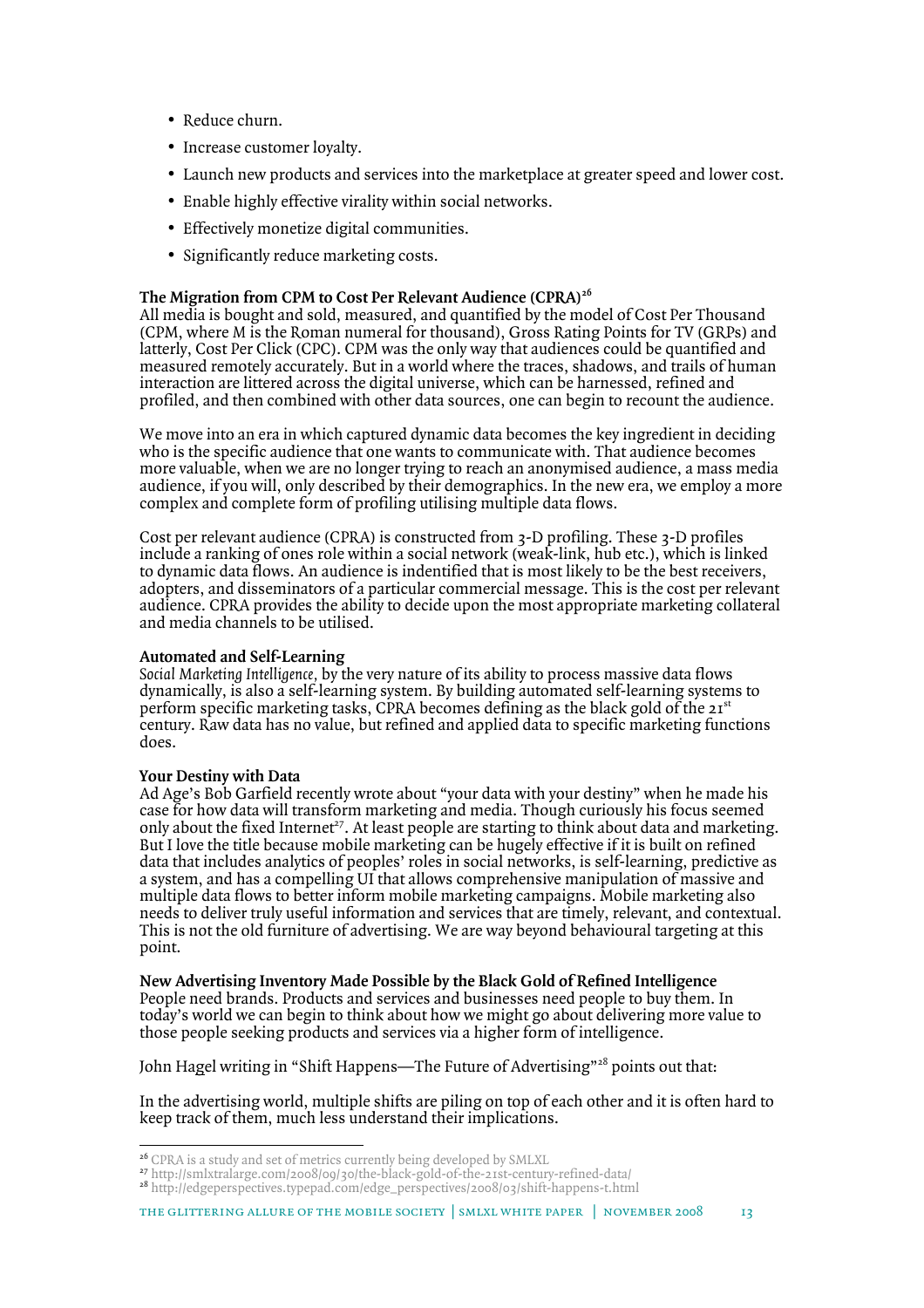Let's look at just some that are reshaping the advertising world:

- Shifts from advertising placed in digital content to ads placed in social networks and applications
- Shifts from digital advertisements delivered through conventional PCs to a growing array of mobile devices with an increasing ability to target messages based on the physical location of the person
- Shifts in the behaviour of digital users in their responsiveness to advertisements online
- Shifts in the way that companies connect with and build relationships with stakeholders (for example, blurring boundaries between customers, partners, and suppliers)
- Shifts in the revenue models for businesses, as online businesses in particular become more and more dependent on advertising as a key revenue source (for example, is there any Web 2.0 start-up that doesn't blithely answer "advertising" when asked about their revenue model?)

Hagel's message to businesses, whoever they may be, is that they should be able to genuinely and authentically engage<sup>29</sup> people around their products and services. And to do so in such a compelling way that people seek them out and keep coming back because they have received so much value.

The long trajectory that will shape marketing and business is the move from random interception to targeting intention to seeking attention and ultimately to attracting attention.

# **Mobile as an Advertising Platform**

Will mobile be an advertising and commercial communications platform? Of course it will, it already is. In Japan 54% of all mobile phone owners have opted to receive ads on their phones, and the Japanese mobile advertising industry has been so creative that today 44% of Japanese mobile phone owners actively click on ads they have received on their phones. In various countries from India to Spain to South Africa to Finland, mobile marketing and mobile advertising innovations are becoming elements of the advertising mix.

Will mobile be part of redefining what commercial communications is? The answer to that is absolutely. The rules have changed.

Before you say, "But I would not want intrusive ads on my phone," consider this finding from a survey of 1500 under 20-year-olds in the U.K. by Q Research in 2007. If asked simply would they be willing to receive ads on the phone, 68% said no. But if the question is changed to offer "relevant commercial communication," the response jumps to  $71\%$  willing to accept. If the proposition involves coupons and discounts,  $76\%$  say yes. And if given the chance to topup their phone accounts through mobile ads or mobile marketing, 82% of British youth are willing to accept.

### **What is Advertising in the 21st Century?**

In my presentations I ask people if they use a search engine. A 99% showing of hands is not uncommon. Then I ask people to imagine that they cannot use a search engine for, say, a couple of weeks. Can they do their jobs? One typically gets a ripple of embarrassed laughter. So I say, can we all agree then that we no longer live in a world of passive consumption, but in a world of search and discovery, a pull economy, if you will, and, if that is the case, why on earth are we still using the old furniture of interruptive communications in all media?

<sup>29</sup> http://en.wikipedia.org/wiki/Engagement\_marketing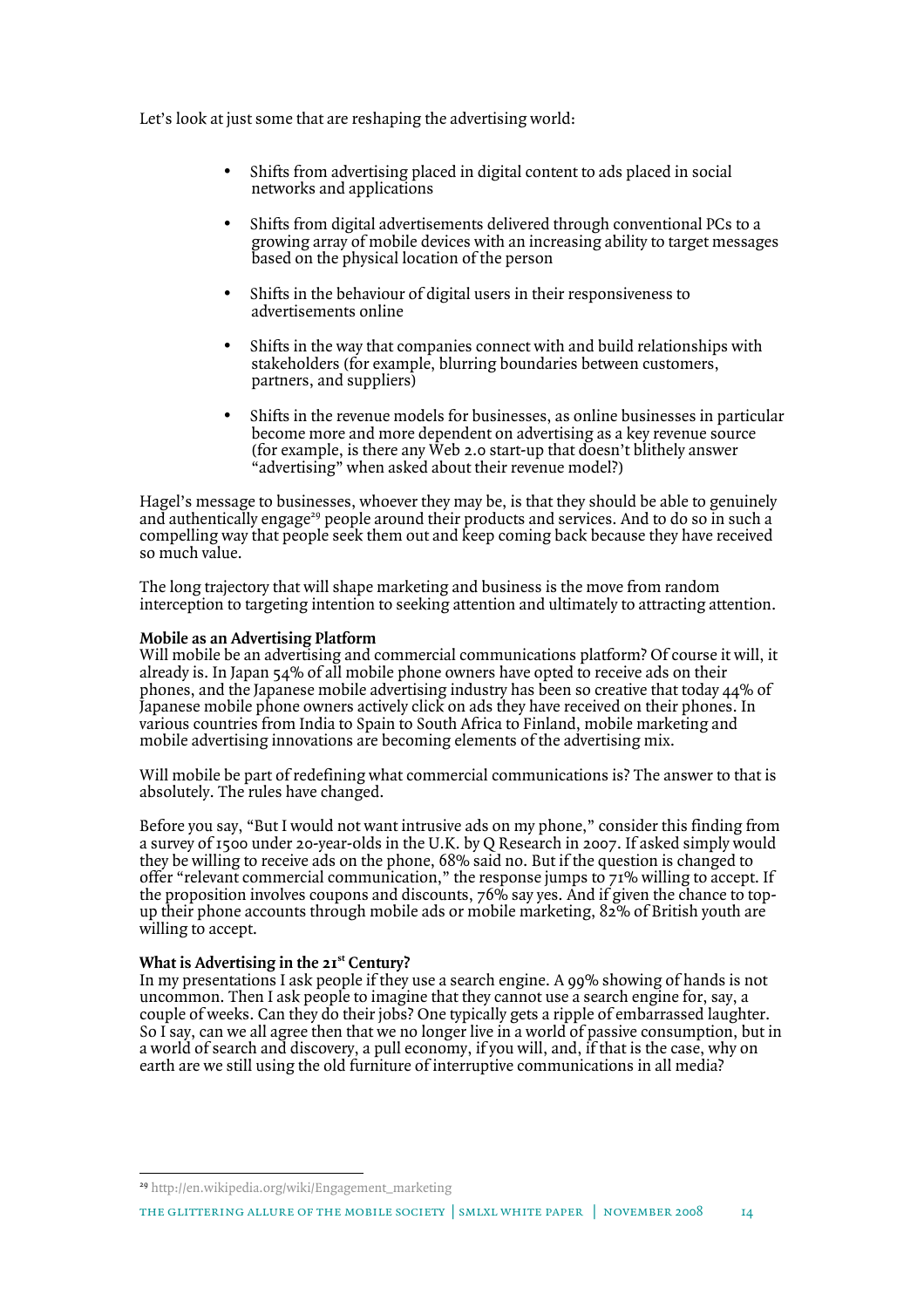According to Lawrence Cosh-Ishii, co-founder of Wireless Watch Japan,

*While we are starting to see the adoption of 2D bar codes in markets overseas, the original wave of QR Codes—the iconic call-to-action in Japan since 2004—is steadily giving way to ad campaigns using a standard search box embedded with a few unique keywords. Considering web usage is based on location with access by PC vs. mobile device running about even in Japan, combined with easy to remember—anytime & anywhere—characters displayed in their native language, the approach could be rapidly deployed in other non-English locations such as Russia, China, India and Arabic speaking countries. As an obvious evolution, which requires no special hardware or software, this simple strategy—most importantly—works very well across all traditional media channels.* 

What actually is advertising? And "How close to zero do you need to get before someone works out click-throughs don't work?" someone asked me recently. People buy services, and advertising, all \$1 trillion of it, needs to become useful. That means the perceived currency of advertising needs to change. Jonathan MacDonald, a specialist in mobile marketing, believes that brand spend on mobile advertising will eventually eclipse all other media, and that what we currently class as mobile and what we currently perceive as advertising will be fundamentally redefined.

#### MacDonald argues:

*The thing is, every other media prior to mobile could work within the standard techniques of advertising. This is because each media was essentially yet another channel for broadcasting messages. Print, radio, recordings, cinema and television are all surfaces upon which to display commercial information. Although we used several of these media as a means of communication, the advertising methodology did not relate to our communicative usage per se.* 

MacDonald's thesis is worth persevering with, because it shapes and helps define the argument for the Mobile Society within a commercial context. With the maturity of the World Wide Web, the opportunity to use the interactive mechanisms of user touch and click were realised. Now, the primary metrics of success in Web advertising are "who has clicked on what," added to how many display images have been served, all of which hopefully lead to a sale—or at worst—increased brand recognition. Enter a device purely made for communication, not broadcast: the mobile phone. Is the mobile phone therefore simply another channel to access Web content? There have indeed been expressions that all the advertising industry needs to do is apply the same logic to mobile as it has done to Web content—the same CPM pricing and the same display-based material, repurposed or specially made.

At the time of writing, standards bodies such as the Mobile Marketing Association (MMA) and the Open Mobile Alliance (OMA), along with the mobile operator trade association (GSMA) are standardizing XHTML banner formats as a priority. Their reasoning is twofold: Banners are the easiest channel for media agencies to understand, and these banner ads display well on the more limited mobile device browsers. However, banner ads rarely exploit the bidirectional, communicative nature of mobile.

MacDonald predicts that the vast majority of mobile marketing will be messaging-based in the future. Also that user opt-in will be a global standard. The primary justification of this prediction is that consumers will increasingly demand the right to invite advertisers in to their conversations. Added to this, advertisers will see the positive effect of invitation and therefore seek out environments where this is in place.

So what does that look like as a best practice? Based in Japan, Girlswalker is a mobile fashion retailing business that has over 7 million readers. The site is treated like a magazine and gets over 1.4 billion page views per month. Each mini-magazine links back to the mobile home page, and users are encouraged not only to subscribe but also to publish their own writing via a simple mobile format.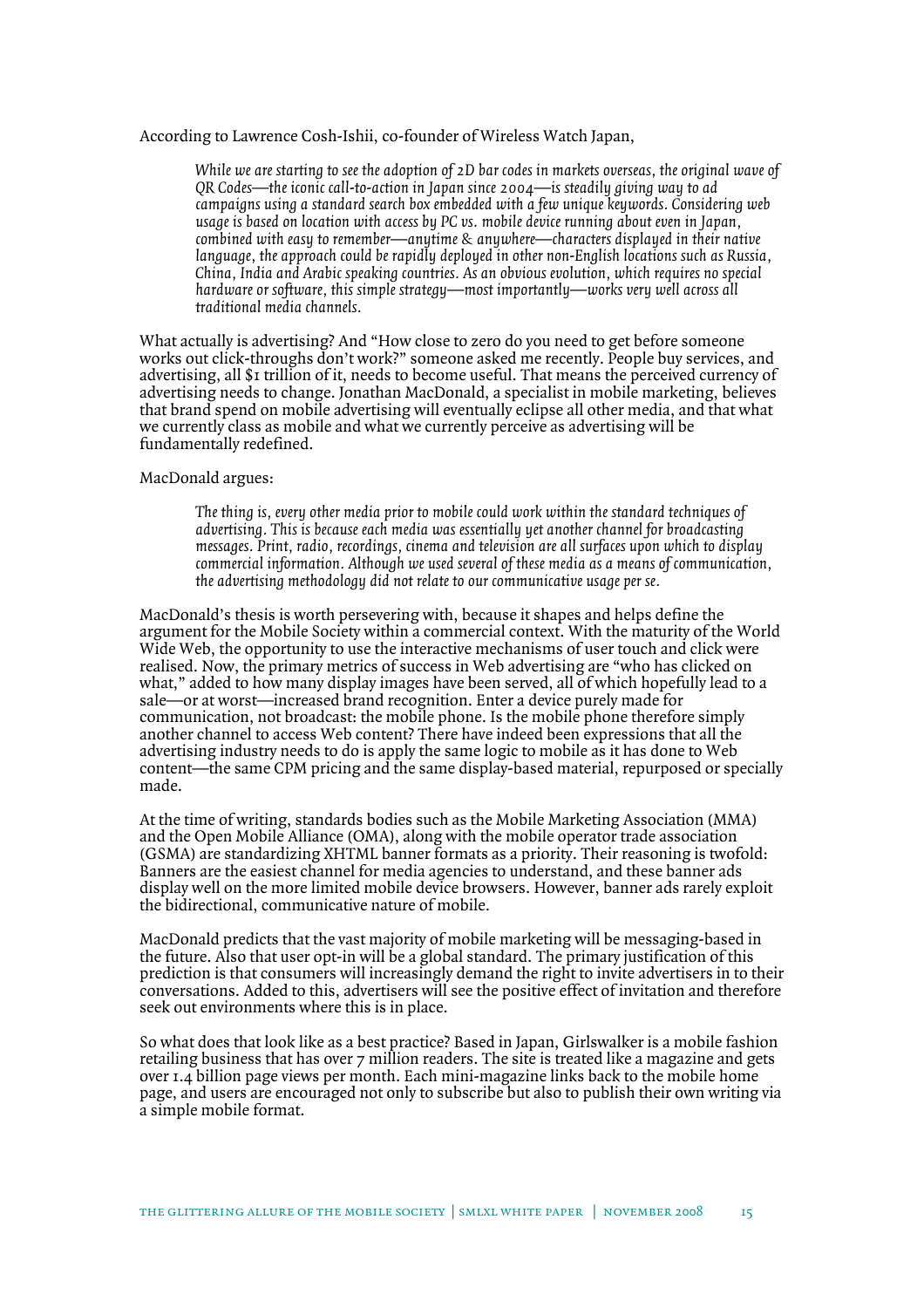Now this quote from CEO and president, Fumitaro Ohama, is worth dwelling upon, because Fumitaro was speaking in 2003…

*Two years ago, everybody laughed at us when we went looking for partners for Girls Walker they said there was no way consumers would buy goods over the keitai (mobile).* 

Xavel, the company that owns Girlswalker, has a return shopping rate of  $45\%$ . Girlswalker is the No. 1 Japanese mobile portal site, and they've done it all by word of mouth. Girlswalker fills stadiums of 40,000 girls, and Fumitaro Ohama is part of the Lear Jet owners club. Why? Because Girlswalker is based upon relevancy, participation, and commercial application.

Christopher Billich of Infinita, an authority on the Japanese mobile industry, writes:

*Mobile commerce is a very big business in Japan, with the value of physical goods sold via mobile online shopping alone totalling JPY258 billion in 2006. The most popular mobile shopping sites are operator-independent ones like those operated by Xavel or online retail giant Rakuten, which already generates 25% of its turnover through mobile sales.* 

*For the carriers, there is good money to be made from the increased data traffic on their networks, and since teenagers access the Internet from their phones much more than from PCs these days, for fashion retailers a mobile presence is absolutely vital to staying competitive. By far the most active group of mobile shoppers are young women, which results in fashion items being the most popular category. More than half of mobile shoppers in Japan bought clothes or accessories via their handset last year.* 

The commercial challenge, therefore, is to create stuff that inspires people, that they want to be part of, and share with their friends. It's dead simple, but it seems there is a lot of catching up to do.

#### **Advertising as a Service**

Let's take local advertising as a service. The classified market broadly breaks down into:

- Cars
- Property
- Renting
- Jobs

Why not create a service called "**First in the Queue**." I sign up to a mobile service and I register that I am specifically interested in this car, property with this spec, and this budget. The local newspaper that runs the service aggregates this information, and sends it to me and maybe to a small network of friends—we might be flat hunting.

Or let's say, for example, a person walks into the Carphone Warehouse. The person says, "Hello Mr Salesman, I am a blue person." What the salesperson understands from this is that this person wants an unfettered device, without constraints, and they will sort out all the IT problems themselves. If they download something, they will sort it. Whereas,

- Mr. Red only wants to do online and mobile banking.
- Ms. Purple wants the walled garden.
- Ms. Beige wants voice and text.
- Mr. Pink wants mobile TV and music.

Here customers are differentiated based on their trust in the device, the sales person, and their provider of the service. What this points to is a very different type of commerce, and how customers and vendors interact with each other in what one might describe as contextual, interactive, permission-based advertiser packages. I present the argument that customer centricity is *the* key component of tomorrow's multi-access network.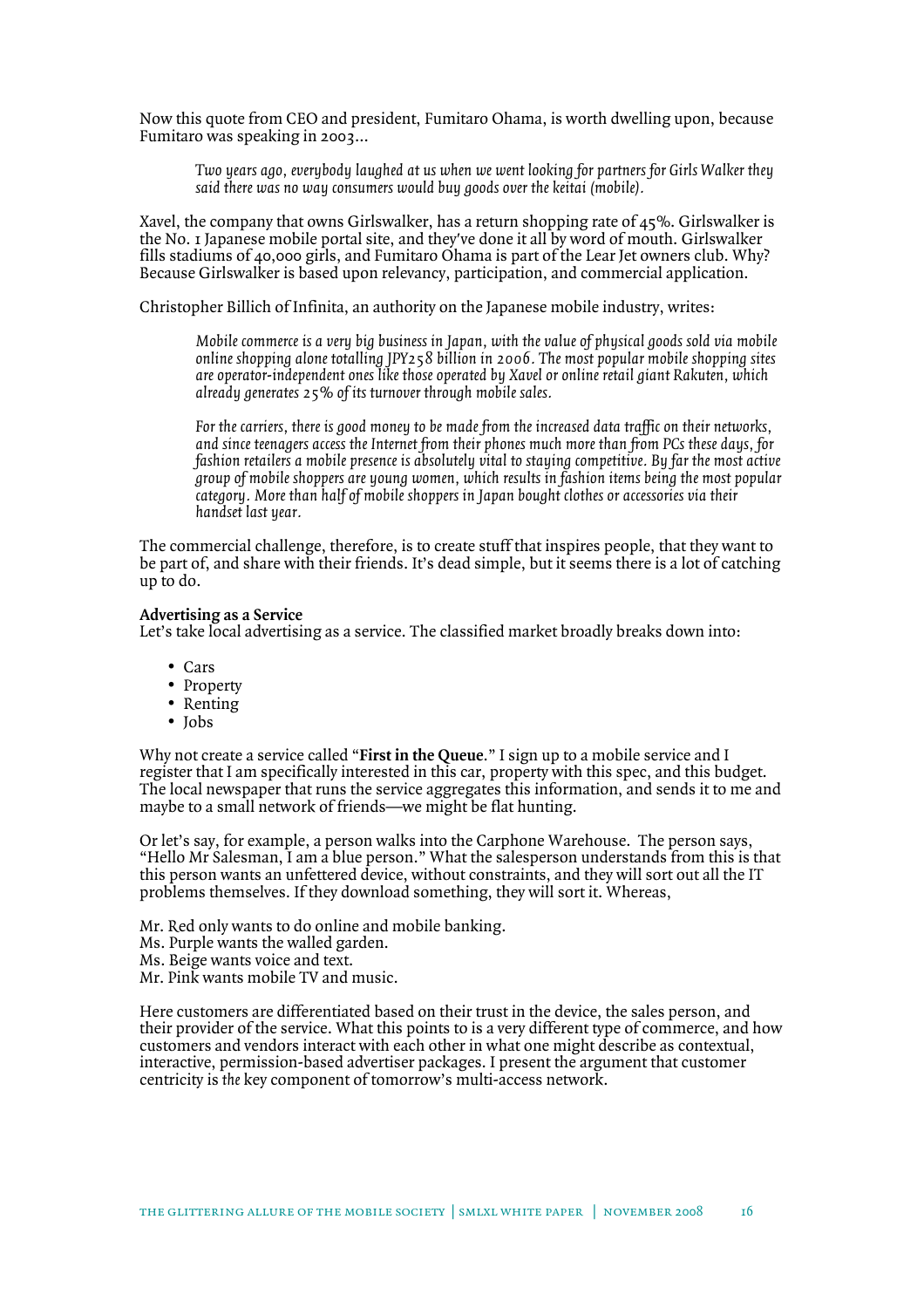Indeed, the language that describes customer centricity could well look like this…

- 1. Search/discovery/instruction/find
- 2. Proximity/location/local/awareness/context
- 3. Recommendation/bridge or bonded and the strength of connections/who/
- 4. Links/
- 5. Barter/trade/exchange

Again, one has to understand that these key words also describe bidirectional communication. So, if companies want to truly succeed in the Mobile Society using the  $7<sup>th</sup>$ Mass Media, they have to make the essential next step towards providing what are truly personalised services, by building a consolidated, dynamic, and real-time picture of their subscribers and customers that acts as the catalyst for rapid service creation, deployment, and delivery. For the service provider this delivers a leap forward in terms of customer centricity, time to market for new services, and operating cost reduction. Customer Care and Marketing will gain the insight they need to better target their offers and achieve ambitious sales, retention, and profit targets.

The goal must be the creation of, and access to, a database that contains rich customer information that could be used for serving better end-user service experiences and to create new revenue streams.

These might be constructed around Contextual Identity Management, consisting of:

- Profiles, policies
- Authentication, authorization
- Location, presence
- Payment and billing
- Personalization, via profiling and recommendations

If you use SMS parking, or pay the London congestion charge, or purchase a Helsinki tram ticket by mobile, there is a black gold opportunity in building customer profiles, and serving (non-media) industries from transport to, say, insurance, healthcare, and education.

Hybrid 白山 中日本医科 **BEN** ra, 車大前 坛落 闸 春日 江戸川橋 他御徒官 ü 末広町 飯田橋 水道橋 《御茶》 接盾 **津苔场** 生这柳町 ÷ 九段下 神保町  $+17$ **LUIRT** 市ヶ  $\clubsuit$ 小伝馬町 東日本橋 đ 春下 四ツ谷 半蔵門 形町、浜町 曳居 江田 静町 **个家王室前** 一击场前 2011年 清澄白河 桜田門  $ATE$ 赤豆見附  $\overline{1}$ 門控仲町 新宣明 **TeC Http** 日息 谷町市 地市坦 m 勝どき 老区役所 an data @2007 ZENRIN

**Otetsudai Networks, "help networks"**  In Japan, there is a service that allows the buying and selling of temporary labour: babysitting, moving boxes, short order cooking. People can connect via their mobile to view a particular area of a city that shows where people are who want to buy a few hours of someone's time.

This service has proven to be very successful and is another example of data being turned into unique intelligence that is then turned into cash. It's a form of the socialisation of search and commerce and also, one might argue, is truly dynamic segmentation. Amazon's recommendation service, (you bought this, so you might be also interested in this music and these books, etc.) is designed around shifting stuff, but it is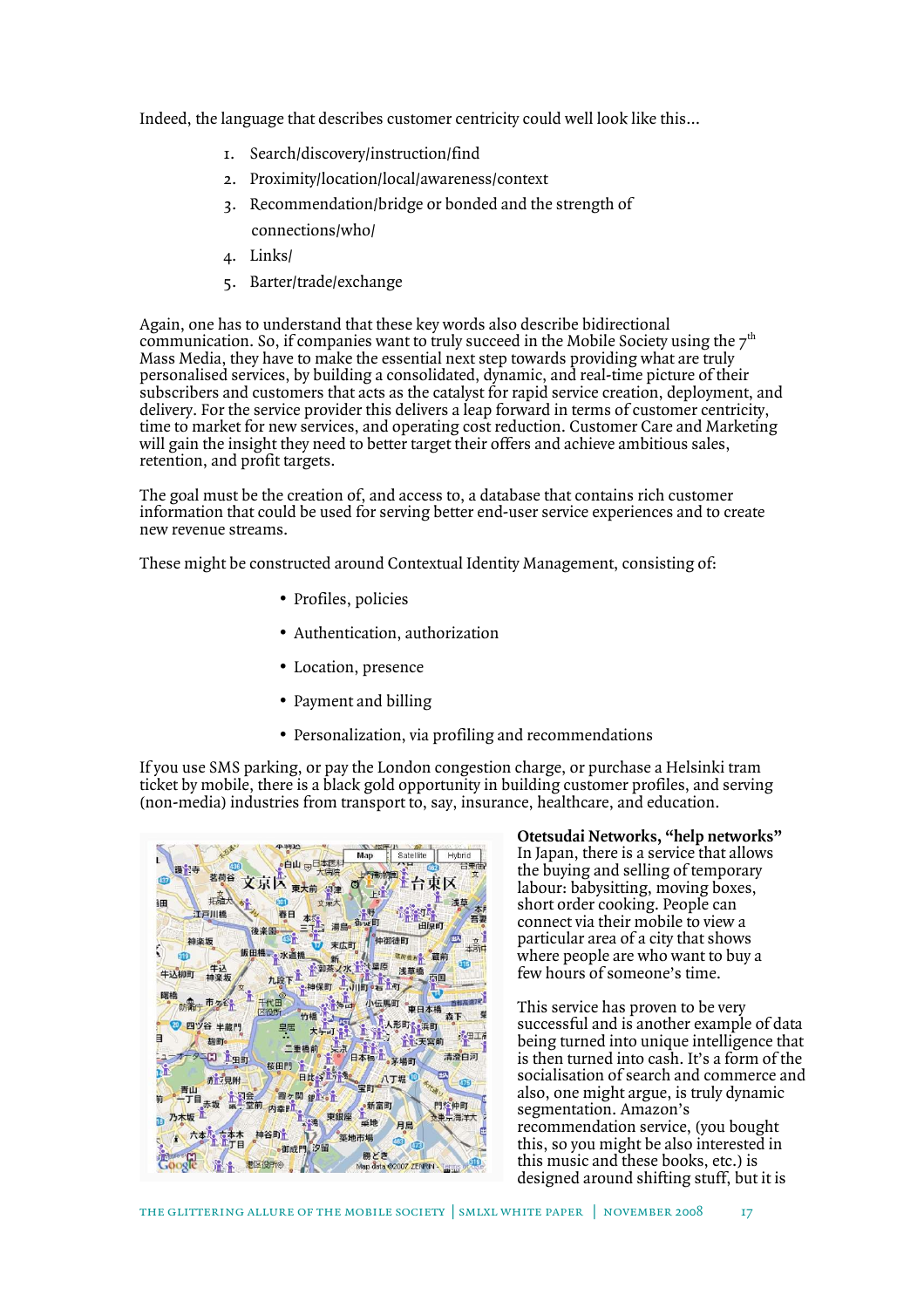done in such a way that it is seen as a useful service that is created around my own personal behaviour, which is valuable intelligence.

# **More Life Enabling, Life Simplifying, Navigational Service Propositions**

Or how about the just-in-time-dentist where a dentist fills cancelled inventory via SMS, or the library service that informs you when your books are in, reminds you that they need renewing, and allows you to do that via your mobile. Or recommendation engines suggesting restaurants, places to go and see based upon your profile, location, and proximity. In South Korea all credit card companies use mobile phones by default, offering to send an optional old-fashioned plastic credit card to the customer's home address for free. Think of all the services that could fall out of that.

# **Android**

Although the topic of convergence comes along a little later, it is important at this juncture to point to the developments of Android. Android is a software platform that comprises an operating system (Linux), a development environment (Dalvik), and a Web browser (webkit), among other things<sup>30</sup>. Key to Android and specifically mobile is that which applies to context.

Ajit Joakar<sup>31</sup> writes that mobile context is a noble thing but the problem is that the ecosystem is fragmented and there is no easy way to acquire that context. Android addresses the problem of context in one dimension. Specifically, it unifies the device stack. Consider that a lot of metadata and contextual data is generated by the act of navigating various aspects of the phone such as the address book, messaging etc. At the moment, all this activity is not captured because the phone stack is fragmented. Which means we often have Java running on top of Symbian and often the user running applications on Opera Mini. These are not unified and hence there is no single contextual view of the user's activity. Android unifies the device stack for the first time. By doing so, it treats every element of the phone as a Web 2.0 component, that is, a creator of metadata. All this metadata can be captured by Google or targeted advertising Hence, Android is very significant. Gmail offers a precedent here, because we see the same targeted advertising in Gmail and it is very successful. So, Android offers a superior product (in software terms), solves a problem (fragmented stack), and provides context (for advertising). Android's revenue model also reflects this. Developers will get 70% of Android revenues and carriers will get the remaining 30%<sup>32</sup>. This number is significant, because it is this incentive model that drives a grass roots explosion of commercial creativity. Google gets no revenue from downloadable apps, but gets revenue from commercial messaging. And there are already paid apps in the Android marketplace.<sup>33</sup>

TechCrunch has a list of their Top 10 Android Launch Apps:

**[1] imeem Mobile:** It's a jukebox in your pocket, and the progressive download means that your song doesn't skip when you go into an elevator.

**[2] ShopSavvy:** From Big in Japan, this turns your phone into a barcode scanner and then gives you price comparisons both online and in nearby retail stores. In my tests, the product database is good for household items, but can stumble with obscure products. But this is a killer app after the product database becomes more comprehensive. (Also try CompareEverywhere, which does the same thing).

**[3] Pacman:** The original arcade game from Namco. Free on the Android. (It costs \$7.99 on the iPhone). The rollerball is an excellent joystick.

**[4] BreadCrumbz:** You can leave photo and voice marker breadcrumbz along any route that others can then follow later on. Ties into the phone's GPS, maps, camera, and microphone.

**[5] Wikitude:** A travel guide that pulls up information from Wikipedia about nearby locations and puts them on a map along with photos from Panoramio. Really useful geo-mashup.

 $\overline{a}$ 

the glittering allure of the mobile society | smlxl white paper | november 2008 18

<sup>30</sup> http://en.wikipedia.org/wiki/Google\_Android

<sup>&</sup>lt;sup>31</sup> http://opengardensblog.futuretext.com/

<sup>32</sup> http://android-developers.blogspot.com/2008/10/android-market-now-available-for-users.html

<sup>33</sup> http://geek-news.net/2008/10/android-market-launches.html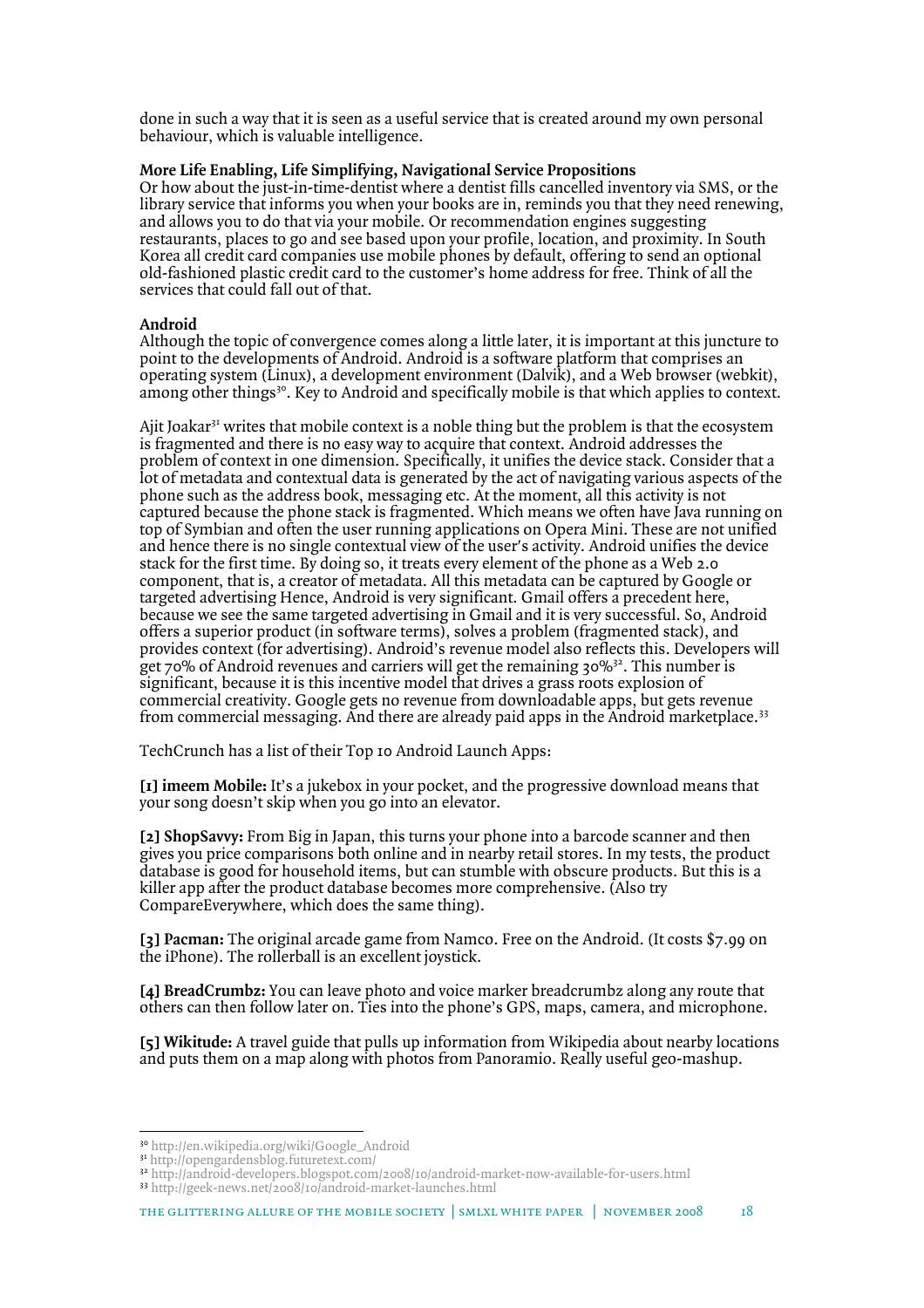**[6] Shazam:** Put the phone up to a radio or speaker playing a song and Shazam will tell you the name and the artist, just like the iPhone app.

**[7] SplashPlay:** Teaches you how to play the guitar by playing music and showing a fret board that you can play on the screen in sync with the music. The app is marketing for a similar tutorial device you can buy for your guitar, but it really teaches you how to play.

**[8] iSkoot for Skype:** Lets you use your Skype account to IM your contacts, make Skype calls over the Internet, and uses the phone for SkypeOut calls. (This is one of the apps that was taken down, but should go up again. Update: It's available now.)

**[9] MyCloset:** This one's a very nicely done app. You take a picture of every article of clothes in your closet, categorize them (top, bottom, shoes, accessories, etc.), select months when they can be worn, and then you can mix and match to plan out your outfits. The only thing it needs is some way to note whether a piece of clothing is clean or not.

**[10] Cab4Me Light:** A simple app that gives you phone numbers of cab companies based on where you are.

# **The Minority Report**

Collected aggregated personal data gives people the willies. Fears of invasion of privacy and regulation are relevant and necessary. However, I think it's a question of framework. The entire ethos of marketing communication is built upon mass media thinking and practice. But push advertising and the metrics of the mass media are simply irrelevant in a world where we can identify the most relevant audience for the most relevant message or those people that can identify themselves for particular bundles of information. It is time for an intelligent upgrade. The industry has to understand that yes, we don't want constant interruption on our mobiles, but we might want valuable information and services.

Also people themselves can use data, and, by presenting more information about themselves within a specific context, could benefit by accessing the most relevant information to them at that time. Signalling to third parties that they are now in the market for, say, a new car.

There is a belief that user opt-in will become a global standard. The primary justification of this prediction is that consumers will increasingly demand the right to invite advertisers in to their conversations. Added to this, advertisers will see the positive effect of invitation and therefore seek out environments where this is in place.

Privacy, permission, and preference will be the main focal points moving forward. This is also described as Vendor Relationship Management (VRM)<sup>34</sup>. VRM is the reciprocal of Customer Relationship Management (CRM). VRM describes a set of tools, technologies, and services that help individuals go to market and manage relationships with vendors. In turn, vendors who align themselves to these tools, technologies, and services will have the opportunity to build better relationships with their customers.

The goal of VRM is to improve the relationship between the demand-side and the supply-side of markets by providing new and better ways for the former to relate to the latter. In a larger sense, VRM has the potential to improve markets and their mechanisms by equipping customers to be independent leaders and not just captive followers in their relationships with vendors and other parties on the supply side of the marketplace. And we therefore have to ask these questions:

Who has my information?

 $\overline{a}$ 

- Who will I allow to access my information?
- What commercial content do I want to receive?

Fundamentally, whose data is it anyway? asks Jonathan MacDonald. It's collected and paid for by my phone operator, my ISP, my bank, my local police force, my tax office, my employer, Google, Amazon, eBay, and dozens of others. It's kept in silos, unable to be shared between silos even if I give my permission due to data protection legislation that's supposed to work

<sup>34</sup> http://en.wikipedia.org/wiki/Vendor\_Relationship\_Management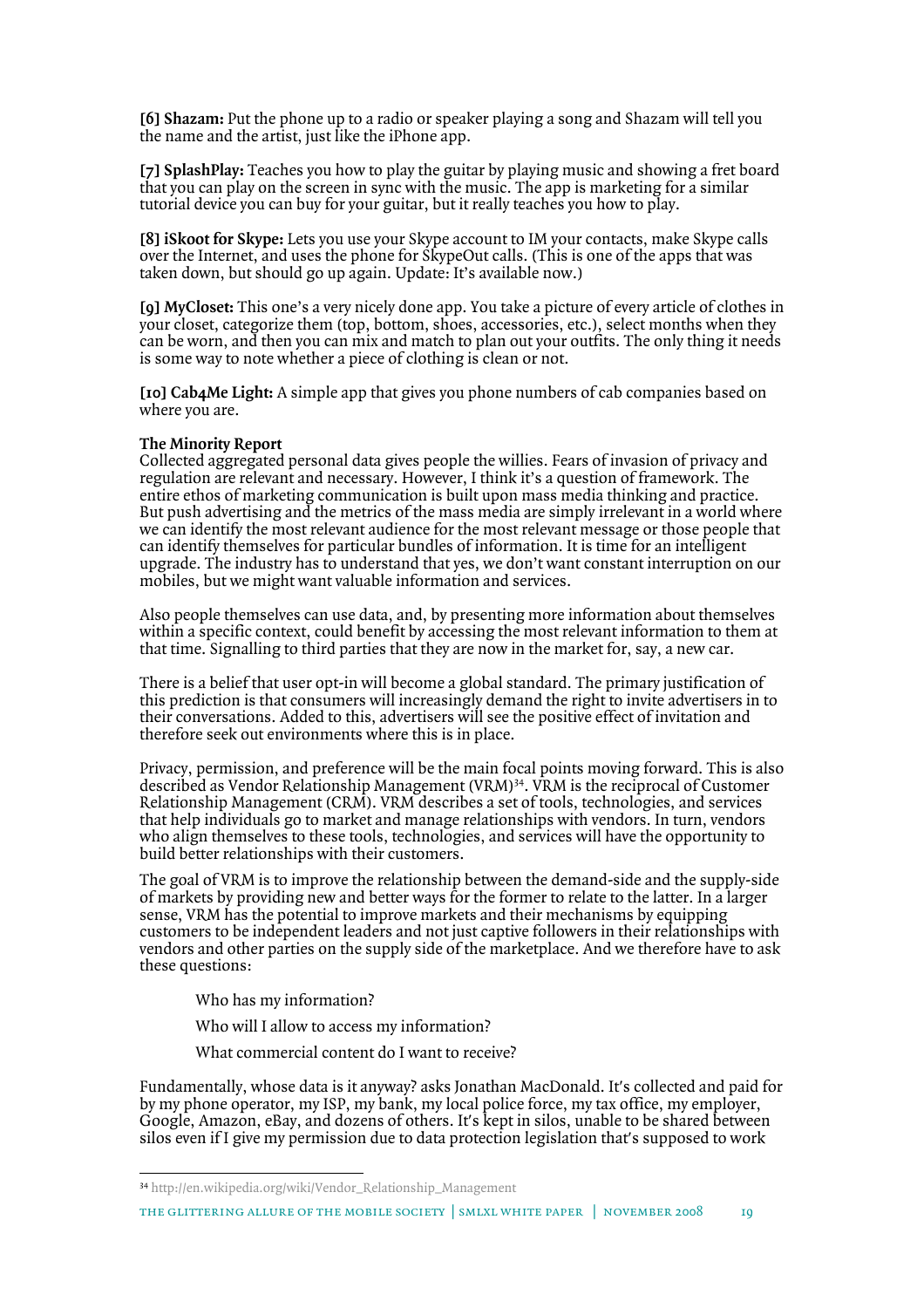on my behalf. People need brands and brands need people. It's just that in the 21<sup>st</sup> century, we can help those people and those brands when they need each other the most. All mobile marketing and services will succeed to the extent that they meet human needs.

To anchor our thinking, it is perhaps insightful to study Aristotle's three principles of persuasion: Ethos, Pathos, and Logos. In communication, the most effective interpersonal methods are a blend of all three. Ethos, which is the ethical value of character and reputation, provides what James Borg writes as "source credibility." This is based on trust. Trust is based on a common understanding and agreement, not toleration. Pathos relates to the emotions felt by the audience. Aristotle wrote that "Persuasion may come through the hearers when the speech stirs their emotions." Empathy is needed—you need to know how they feel. Logos is the logical element. The actual words chosen, based on tangible truth. Credibility is critical.

We are discussing the personal communication space. Mobile devices are our chosen personal communication tools. The science that we need to apply now is not the same as it has been for the last 100 years of advertising. We cannot just simply apply the techniques we have mastered with the six prior mass media. The 7th is unique—not just as a device, but as what it means in peoples lives.

# Media Content and Mobile

### **Music on Mobile**

In 2001 Apple was the architect of a new market space into what many thought was a diminishing market, owned by Sony Walkman on the portable music player side, and in terminal decline due to Napster on the content side. Apple revolutionised the music industry, now having sold 100 million iPods in six years and creating a billion-dollar revenue stream for the music recording industry out of legitimate music sales through iTunes. Record quarterly sales of 22.1 million iPods helped Apple tally \$9.6 billion in revenue and a \$1.5-billion profit for its fiscal first quarter<sup>35</sup>.

What most media executives outside of music do not know is that the mobile music industry is actually dramatically larger. The same is true of the music content side. Although iTunes delivered about a billion dollars of music sales revenues in 2006, mobile music was worth over \$8.8 billion worldwide. Three classes of mobile music, ringing tones, ringback tones, and full-track MP3 songs, each outsell total iTunes sales on a worldwide basis. In South Korea 45% of all music sold is sold straight to music phones; in America less than 10% of all music sold is to iTunes.

#### **Artists First**

Artists First is a U.K.-based firm of musicians turned technicians that enables artists to create, package, and sell their content directly to mobile users and collect payment via reverse SMS. After launching in March, the service is live in over 25 countries. The company is also working on a peer-to-peer application and developing a range of content-creation tools that will allow artists to rip a part of their content and deliver it as a ringtone. The CEO Mark Bjornsgaard says:

*It's all about empowering artists to communicate directly with their mobile audiences, limiting the role of the middleman who could get in the way of that exchange and generating revenue streams from a whole range of income streams over and above the music.* 

#### **More Social**

 $\overline{a}$ 

As with the Internet, interactivity is built into mobile. SMS text messaging is used by twice as many people worldwide as e-mail, and through SMS text messaging you can reach three times as many people as through any messaging platforms on the Internet. Because of Metcalfe's Law<sup>36</sup> (the utility of a communication network grows by the square of the number of network users) and Reed's Law<sup>37</sup> (a collaborative network derives even greater benefits than a

<sup>35</sup> http://www.macworld.com/article/131874/2008/01/ipodsales.html

<sup>36</sup> http://en.wikipedia.org/wiki/Metcalfes\_Law

<sup>37</sup> http://en.wikipedia.org/wiki/Reeds\_Law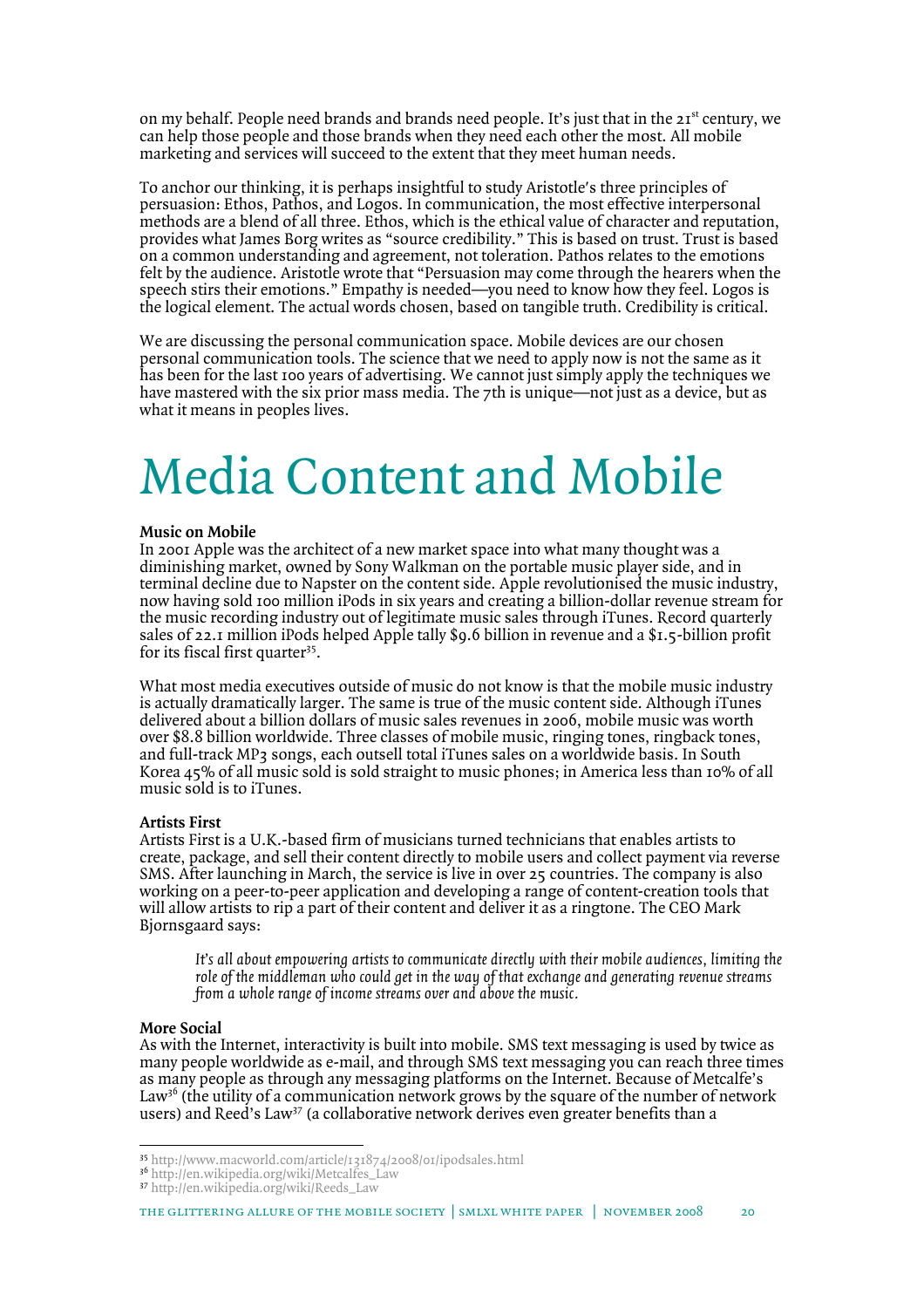communication network), mobile has already become a bigger social networking platform than the Internet. And in a very young mobile content category, the first mobile social networking service went commercial in 2003 when Cyworld Mobile launched in South Korea. But in only three years, by 2006, mobile social networking had shot past Internet social networking in revenues, reaching a massive \$3.45 billion worldwide, according to Informa. This is a world record in how rapidly a new billion-dollar industry has been formed.

### **The Mobile Book**

The first books published for mobile phone consumption were released in Japan in 2002. New authors publish shorter novels to mobile before they have received deals to publish traditional books. Those authors who do well get their works released in book form. The publisher has mitigated the risk of printing thousands of books of a title that won't sell, then having to resell them at a loss.

Booksellers don't have to struggle with stocks of obscure titles. But because of the payment channel inherent in mobile, low-cost delivery is possible for content, which is not heavy in data-load. Moving text on the cellular network is not nearly as expensive as moving images or sounds. Future authors get more easily published, and publishers can test (with only modest costs) the ability for a given author to find an audience. In five years mobile books have turned into an \$82 million industry in Japan. Across the whole mobile phone user base, the average Japanese phone user spends 90 cents per year consuming books on mobile. When this catches on worldwide, it is another multibillion dollar content industry where mobile has cannibalised an older mass media content format.

# **After Cyworld Opened, I Hardly Touched MySpace**

MySpace is the well known social networking site with over 100 million users worldwide. Users post personal profiles, comments, assign indications of who are their online friends, exchange digital photos, rate music, etc. Cyworld is a similar social networking site from South Korea but older than MySpace, and built in the country with the world's highest penetration of broadband Internet and 3G mobile phones. Cyworld has evolved to become the more advanced social networking site, and fully integrated onto both broadband Internet and 3G mobile. Cyworld combines all the innovations of MySpace with the avatars of Second Life, the personal virtual rooms of Habbo Hotel, the music store of iTunes, the online store of eBay, the video sharing of YouTube, and the full blogging experience (blogs, web logs, personal diaries, and personal publishing online).

By every measure, adjusted for South Korea's population size of 50 million inhabitants, Cyworld leads the world. 42% of the total South Korean population is active inside Cyworld. Over 90% of all pictures shared in South Korea go through Cyworld and for all the immense power of videos shared on YouTube, from less than a fourth the size in absolute user numbers, Cyworld actually generates more video uploading today than YouTube.

#### **Eating the Big Fish**

Japan became the first industrialised country where more than half of all Internet access was from mobile in 2005. By 2006 South Korea had joined this club, and in 2006 the Internet user migration to mobile of European countries such as Italy, Germany, Spain, and Austria was in the 30% range. 19% of American Internet users already use mobile to access the Web. Technically impossible until this decade, mobile access to Web content is rapidly becoming the preferred choice.

That is why Google CEO Eric Schmidt keeps repeating his mantra on the future of Google, "Mobile, mobile, mobile!" Eric Schmidt says that they are planning for the day when Google makes more money from mobile than from computers.

#### **The iPhone Era: Before iPhone and After iPhone (Bi and Ai)**

A TV executive once said that Mobile TV was a bit like sex in the open air. It always seems like a good idea, but it's not always practical. This was said in a world before the iPhone otherwise known as "Bi," but we now are entering a new era called "Ai," for after iPhone. The iPhone is not technically a breakthrough device. Faster mobile networking technologies already exist, as do larger mobile phone screens and better resolution cameras. What the iPhone seems to be, at least judging by the interest around its launch, is a plausible pocket media device. Pocket TV has existed since the 1980s and frustrating pocket Internet devices since the 1990s, but the sleek, elegant, sexy iPhone suggests that the pocket Internet is totally viable today.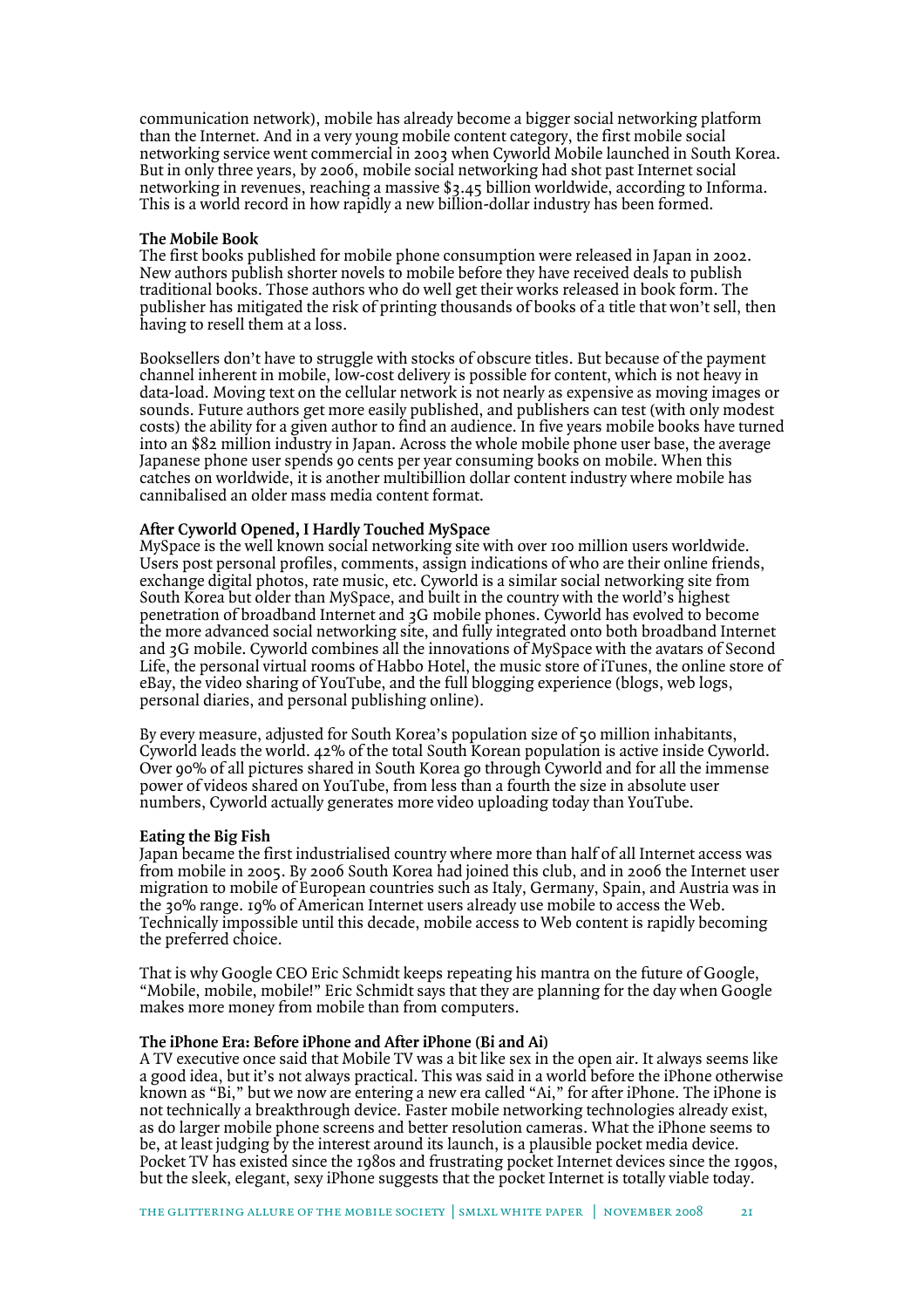Silicon Valley reports that officially two thousand companies are now creating apps for the iPhone, and unofficially it is three thousand plus. The key point here is ecology. The i-Mode in Japan was built from the ground up as *an ecology*. The mobile society is an ecology. The mobile as the  $7<sup>th</sup>$  mass media is equally an ecology, constructed from infrastructure, services, refined data flows, and the ability to use those to meet personal, social, and commercial needs on devices that provide a compelling user experience.

#### **Come Together as One**

The pocket Internet is where this all ends up, and it is the free flow of information, the social life of information, if you will, that makes the mobile society so tantalising. Brian Levy, CTO of Media and Entertainment at HP, challenged me on the theory of Mobile as the  $7<sup>th</sup>$  Mass Media. In his opinion, eventually the  $6<sup>th</sup>$  and the  $7<sup>th</sup>$  mass media come together as one. And I think he is right. Let me give you but one example.

Qik is a video streaming service. Qik launched into private alpha around Christmas 2007 and went live into public alpha on July 21, 2008. Qik say that they have a large user base in more than 100 countries. Splits by country are not available. Qik's live video streaming comes with a chat overlay, so that users watching on the Web can type in their questions, comments, and feedback as they view. Those remarks show up on the producer's mobile screen. Users (individuals and media houses) have employed the chat feature around videos.

Qik streams live to the Web, so users can also watch archived videos from their mobile phone via Qik's mobile site or the standard podcasting clients that come on smartphones. Qik has several popular integrations. Users can set up their accounts so that all videos they stream also push directly to their YouTube account after the stream has terminated, so no separate upload is necessary. They also offer the option of alerting Twitter and Pownce followers when you are live, with a direct link to the live stream within the tweet. Qik also offers SMS and email notifications. Mogulus has also been a partner for Qik, so Qik users who have their live, 24/7 online TV channel there can integrate the Qik experience from their mobile phones into their Mogulus channel. They have a similar integration with Justin.tv as well as with Seesmic.

Interestingly, there is no optimal length for video. Users can stream live from Qik as long as the handset has the power to keep going. Qik does not throttle usage in any way. And Qik has no specific device integration.

In Qik, groups are a way to stream and share with specific individuals, or to create microcommunities around common affinities, associations, or interests. Qik has groups based on a number of areas from family-exclusive groups to departments within larger organizations using groups to aggregate and experience Qik videos. This social technology is now cascading throughout our wider society. The implications are structural and therefore profound.

#### **Up, Up, and Away in the Clouds**

But convergence and its possibilities are now opening a completely different view of ubiquitous computing. It is called *the cloud*.

*Put it in the cloud! It is much cheaper! That is the new model. That transition is going to happen independent of Google. It is the time: The networks are fast enough, the computers are fast enough.* 

Eric Schmidt again.<sup>38</sup>In terms of convergence, cloud computing<sup>39</sup> could do some very interesting things for a converged world. In fact, former Oracle executive Timothy Chou urged businesses to plan for the coming of the cloud. As carriers and phone makers build smarter devices and faster networks with no data restrictions, application developers inside companies should start to think about that steady growth as they design new corporate applications. Before too long, those apps will need to interact with the cloud, and they'll need to be usable on a small device in the view of Chou<sup>40</sup>.

Ajit Joakar informs us that with cloud computing, the browser is becoming a platform to run Web apps. By Web apps, his position is an application that runs mainly on the Web. However,  $\overline{a}$ 

the glittering allure of the mobile society | smlxl white paper | november 2008 22

<sup>38</sup> http://blogoscoped.com/archive/2008-05-27-n21.html

<sup>39</sup> http://en.wikipedia.org/wiki/Cloud\_computing

<sup>40</sup> http://news.cnet.com/8301-13579\_3-9925528-37.html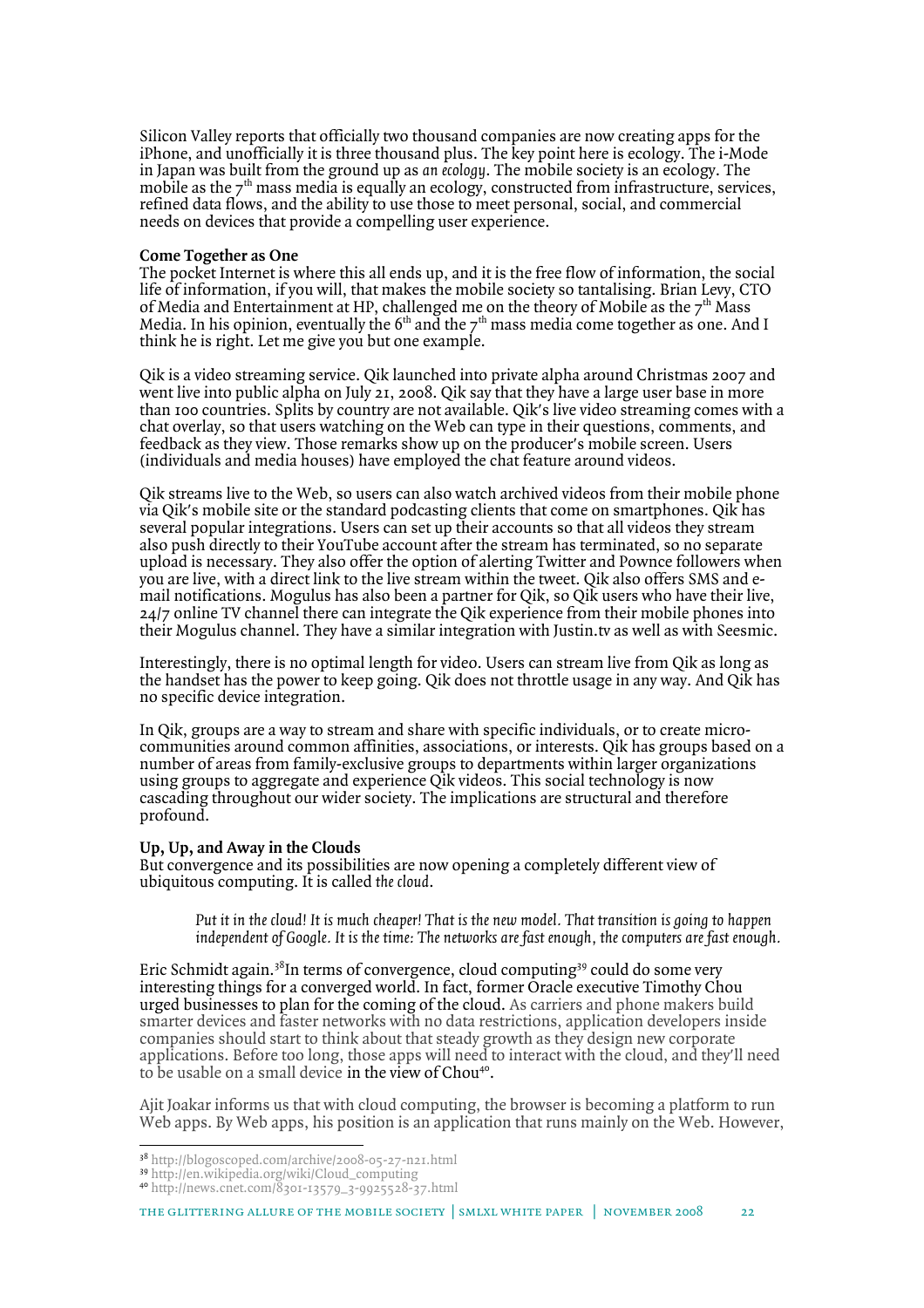the browser was never meant to take that role: The browser has evolved into this role overtime and by chance. The browser has had many cosmetic features (dials, UI, etc.) and the UI has been the emphasis of browser vendors. But increasingly, UI alone is not enough when the browser can run Web apps. The browser needs some key elements of the operating system to be a true (ground-up) platform that runs Web apps.

In a mobile context, he sees the possibility of a smart card Web server-based SIM that includes in its full implementation at least the following:

- A complete Web server
- Up to 1 GB of memory
- A full browser standards-based application development environment
- Capability to run offline Web applications
- Access to device APIs
- A trusted ecosystem.

In other words, it has all the elements to potentially be the client for the cloud from an Operator standpoint. There is one key advantage for the Operator: although roadmaps for devices and browsers may deviate from Operators, a roadmap for SCWS SIM is much more aligned by Operator (because the Operator controls the SIM).

So, the Operator vision could look like this:

- SCWS SIM becomes the client for the cloud.
- Operator adds value because it is a single point of contact for many cloud services (a place to store logins) managed through SCWS technology.
- Includes security, the JavaScript engine, etc., all of which are compatible with SCWS SIM (the JavaScript engine runs in the browser but the Java scripts and pages are stored in the SIM.
- Mirrors a wider strategy of the Web.
- Client-side processing is enabled by faster, local, secure execution, and it is still standards-based.

One could write an entire paper on mobile and Web cloud computing. We cannot do it here, but I think it is important to acknowledge.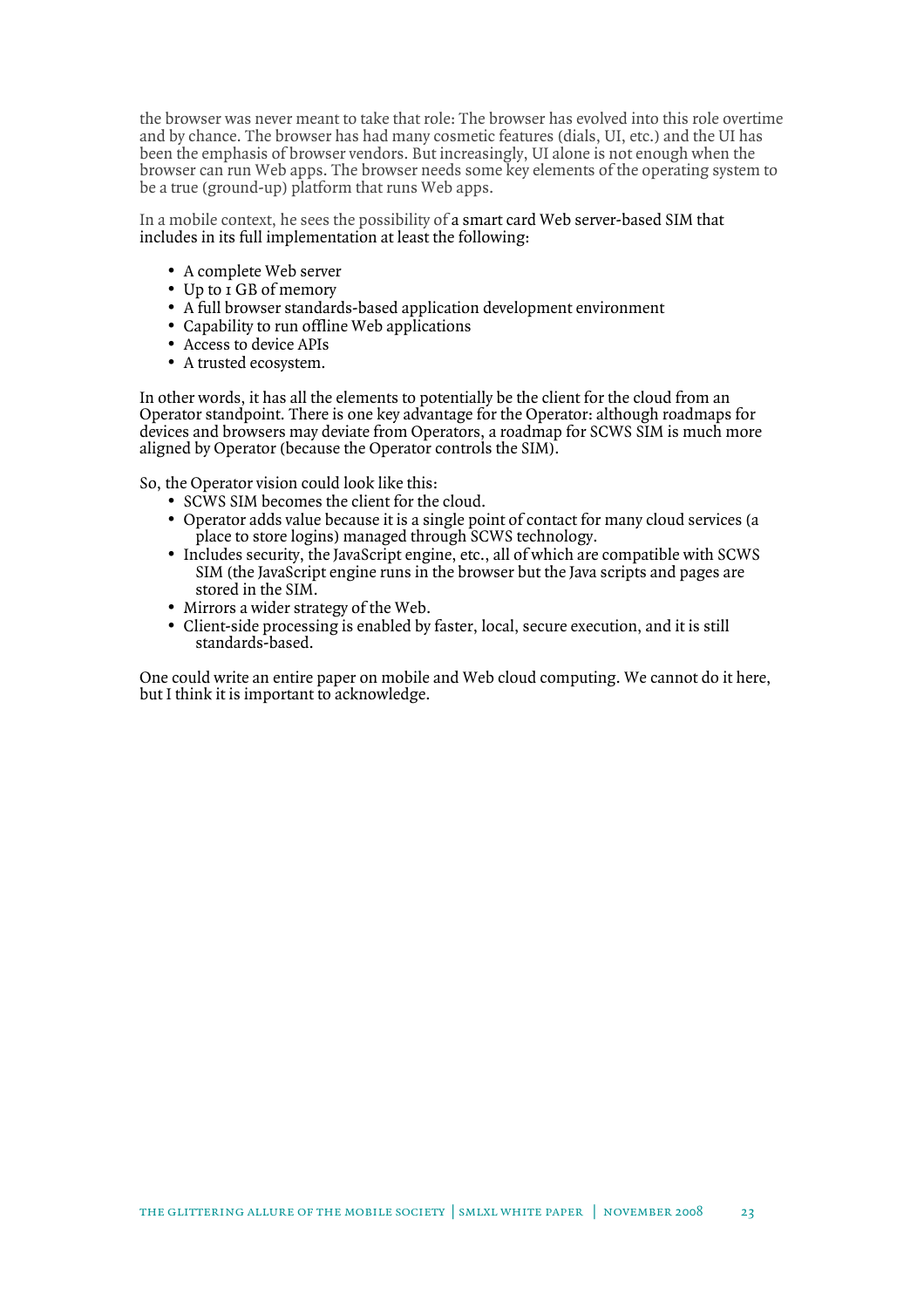# The wider mobile Society

# **Politics**

Kenya provides a recent and inspiring example of the intimate relationship between technology and collective action. Kenyan citizen journalists and activists were actively using Web 2.0 tools and applications such as wikis, blogs, Facebook, Flickr, Twitter, and mashups to organise and share news and information about the recent post-election crisis, chronicling violence, sharing crisis photos, and raising funds to help the needy.

A leading Kenyan blogger, Ory Okolloh<sup>41</sup>, wrote a post on her blog asking for volunteers to create a mashup using Google Maps to document post-election violence and destruction for the future reconciliation process. This idea was adopted by Kenyans inside the country and abroad. Rapidly, a tool was developed called "Ushahidi" (Swahili for testimony) for people who witness acts of violence in Kenya to report the incidents on a map-based view for others to see.

Ushahidi has an SMS functionality that allows for people without Internet access to send information from their mobile phones, thus enabling flows of communication that are transformational. Stewart Brand<sup>42</sup> famously said all information wants to be free, and Richard Stallman<sup>43</sup> refined that thought:

*I believe that all generally useful information should be free. By 'free' I am not referring to price, but rather to the freedom to copy the information and to adapt it to one's own uses... When information is generally useful, redistributing it makes humanity wealthier no matter who is distributing and no matter who is receiving.* 

# **Poverty and Wealth**

Currently, the largest telephone company in Bangladesh with nearly sixteen million subscribers is Grameenphone, which provides telephone access to more than 100 million rural people living in 60,000 villages and generates revenues close to \$1 billion annually. With infrastructure investments of more than \$1 billion, Grameenphone is providing cellular coverage throughout Bangladesh.

Kevin Kelly, writing about Grameenphone, points out that in 1993 Bangladesh had one of the lowest penetrations of telephones on the planet, represented by only one phone for every 500 people. The Grameenphone project distributed 25 million phones. Today there are 100 times as many phones, or one per five people. This decentralized connectivity has increased productivity. With mobile connectivity, farmers maximize their profits by getting real-time prices at distant markets; shepherds can call a vet or order medicine. One study concluded that the total lifetime cost of an additional phone (including the cell tower and switching gear) was about \$2,000, but that each phone enabled \$50,000 of increased productivity. And the poorer the country, the greater the increase in wealth from mobile connectivity.

# **Literacy**

 $\overline{a}$ 

Poor literacy remains a decisive barrier to the economic empowerment of many people in the developing world, is the view of a program running at the University of California, Berkeley<sup>44</sup>. On its Web site the Berkeley initiative argues that, although technology cannot replace learning through interactions with proficient language users, it can nevertheless provide learners, especially those who are disadvantaged and lack access to other educational avenues, with the foundation for further growth in listening, reading, writing, and conversational skills. And whilst the desktop computer is currently the platform of choice in practically any grassroots literacy program, mobile devices offer significantly more convenience due to inadequate building infrastructure and irregular electricity in rural areas. There is a more fundamental social argument: Because a substantial fraction of children in developing regions have limited time to attend school regularly when they need to work for the family in the home or agricultural fields, learning in the out-of-school settings made

<sup>41</sup> http://www.kenyanpundit.com/

<sup>42</sup> http://en.wikipedia.org/wiki/Information\_wants\_to\_be\_free

<sup>43</sup> http://en.wikipedia.org/wiki/Richard\_Stallman

<sup>44</sup> http://bigideas.berkeley.edu/node/101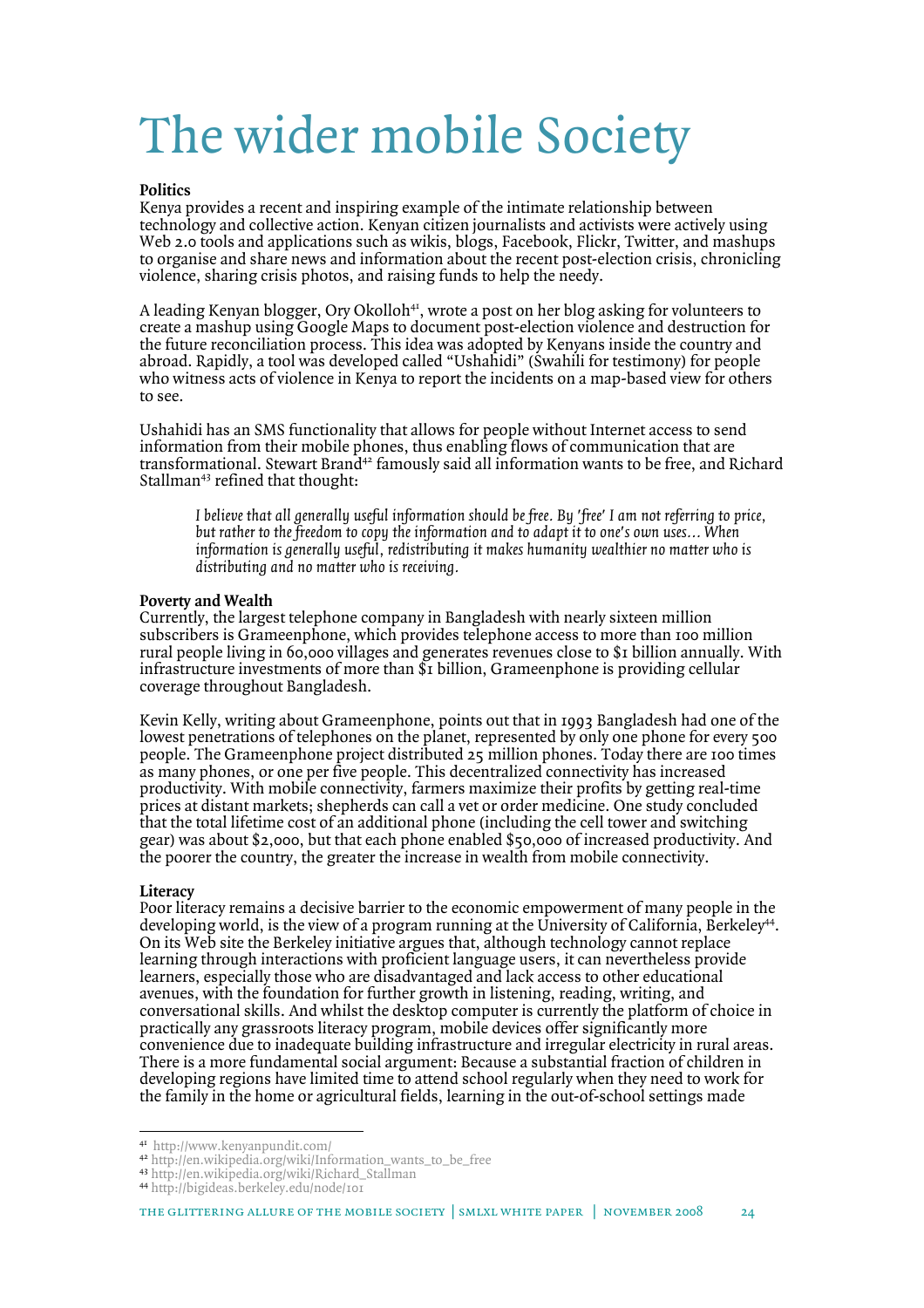possible by mobile technologies can potentially increase access to literacy by at least an order of magnitude. Informed by educational theories on language acquisition, Berkeley students are designing a suite of mobile-learning applications that target conversational skills, listening comprehension, phonetic decoding, and sight reading. These applications will run on mobile phones, the fastest growing technology platform in emerging economies.

Berkeley is using rural India as testing ground. In India, the number of people using cell phones has risen from 10 million in 2002 to more than 140 million at the end of November 2006. By 2010, the government of India expects half a billion citizens to be using mobile phones. Again, when information flows, when it is relevant, timely, and contextual, we see the glittering allure of the mobile society coming into full focus.

# **Mobile Health**

Today's advancement of eHealth products and applications and their wider level of implementation among several countries across the globe have made policy makers and other stakeholders to assess carefully future developments, taking into account the need to build seamless information exchange networks across regions and countries. We need eHealth developments that are improving the right of access to quality healthcare regardless of personal condition and geographical location, allowing the selection of the appropriate health resource from anywhere at any time.

So what might be the benefits of using a mobile device for health services?

- Completely personal device
- Facilitates highly personal health services
- Can help to ensure fidelity of patient

Always turned on and carried or within arms reach:

- Facilitates wireless body area networks.
- Facilitates the gathering of contextual information.
- Ensures it's there in unexpected emergency scenarios.
- Provides assurance that care is at hand.
- Facilitates push services as well as pull.

Built-in micropayment means it:

- Enables lower costs to deliver services.
- Supports low-cost, pay-as-you-use health services.

For example, a service called 3G Doctor allows you to create and maintain your medical history on your phone. All the allergies, current medications, past treatments, and names of doctors and hospitals are now in one place. For those with complicated medical histories, this could be simply a life-saving service. Nokia has a wellness diary that has 150,000 downloads per month. Which enables the collection, storage, and analysis of wellnessrelated data, collected from everyday life.

Remote diagnostics and patient management technologies in telemedicine have been highlighted as being one of the key components of healthcare for the 21st century. So, as we can see, mobile health becomes as fundamental to the mobile society as commerce.

# **Harnessing Collective Intelligence**

"No matter who you are, most of the smartest people work for someone else," said Bill Joy, co-founder of Sun Microsystems. And Linus Torveld believed that in a connected world where many people applied their collective intelligence in solving open source software development, all bugs are shallow. My own little aphorism is that nobody is as clever as everybody.

One of the key principles in my 2005 book, *Communities Dominate Brands*, was the 4 Cs: commerce, culture, community, and connectivity. It is this vital interplay that delivers compelling business and marketing propositions in a social media and mobile ecology. As a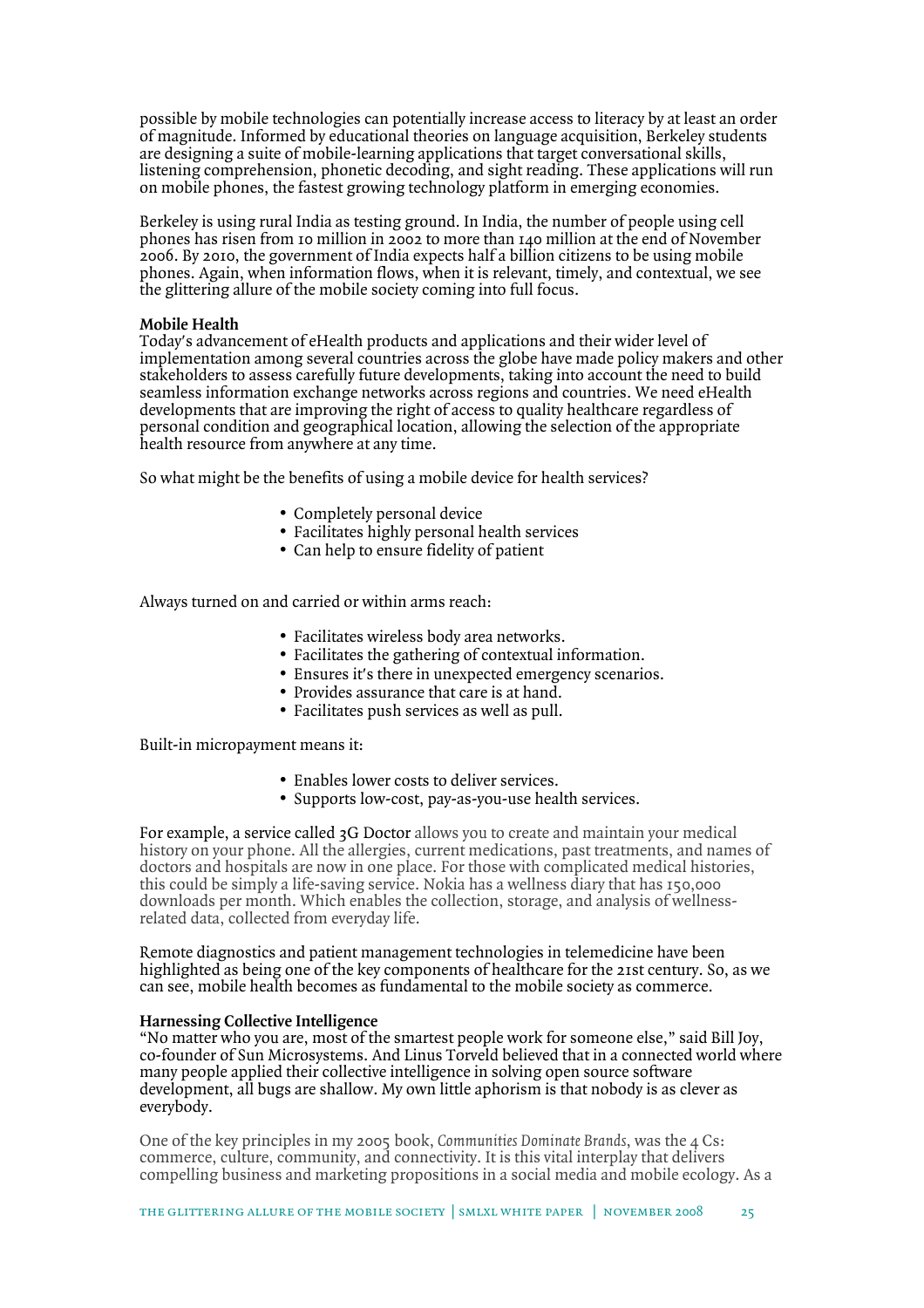consequence, labour, argues Jeff Howe in his book *Crowdsourcing*, can often be organized more efficiently in the context of community than it can in the context of a corporation. Indeed, today there is an entire industry and publishing built around the principles of cooperation, co-creation, and prosumption. And mobile is no different.

Mob4Hire, Inc. was created to help mobile application developers in the endless task of testing mobile games and mobile applications. By harnessing collective intelligence, the process will allow real people to test mobile applications in real field conditions. Mob4hire reduces the pain of testing for mobile developers.

Mob4hire is a bidding system for mobile application testing. Testers will bid on various projects specific to their handsets. Developers will choose the testers that they require, and will deploy test plans for the mobile application they are developing. The mobile application tester will test the application and will report back to the developer. On completion of the test, the mobile tester will get paid for the work. Mobile testing could not be easier. It does not matter if you have an Apple iPhone, Motorola, Nokia, Panasonic, Blackberry, Samsung, Audiovox, LG, Palm, Kyocera, BenQ, Sony Ericsson, Sagem, LG, HTC, Sanyo, Palm, ETEN, MiTAC, Sharp, Siemens, Casio, NEC, UTStarcom, or Pantech handset. Or even a new brand that is just coming out.

Any type of programming language is possible: Symbian, J2ME, BREW, Flash, Windows Mobile, or new ones that are just being introduced. And this is not unlike the principles applied by InnoCentric, YourEncore, Lego, and P&G. Alvin Toffler, the futurist, wrote that:

*People don't want to consume passively, they'd rather participate in the development and creation of products meaningful to them.*

# **The Commercial and Creative Challenge**

Bill Bailey is a comedian, and he was once asked how he comes up with his jokes. Bill replied:

*I start with a laugh and work backwards. What do I need to do to create that amount of merriment and laughter?* 

So creativity is what we need, putting the user experience before the technology, something that technologists struggle with and that is why the iPhone is creating so much interest.

Put another way—customer centricity is the key component in tomorrow's multi-access network. And for want of repeating myself, technology succeeds to the extent that it meets fundamental human needs.

Telecoms and mobile telecoms have been caught in the transition from an industrial analogue world with its own logic and business models to the networked society—it's not your fault. An industrial and mass-consumer society is built upon mass production and mass consumption, and the mobile telecoms industry has built itself behaving in the same way. And it is not utilising one of its most precious assets and resources: raw communication data. But that is changing.

What if the mobile and social computing industries were to think about a subscriber base as a network of networks that are distributed either hyper-locally or super-globally? And rather than trying to second guess how you might make money from your 30 million subscribers, why not provide the right tools, tools for collaboration generating, commerce, entertainment, and knowledge and information exchange? Allowing people to create what they truly need and watching a new ecology evolve as a consequence—that is how real markets thrive. And reap the benefits of being the facilitators as…

- Life enablers
- Life simplifiers
- Life navigators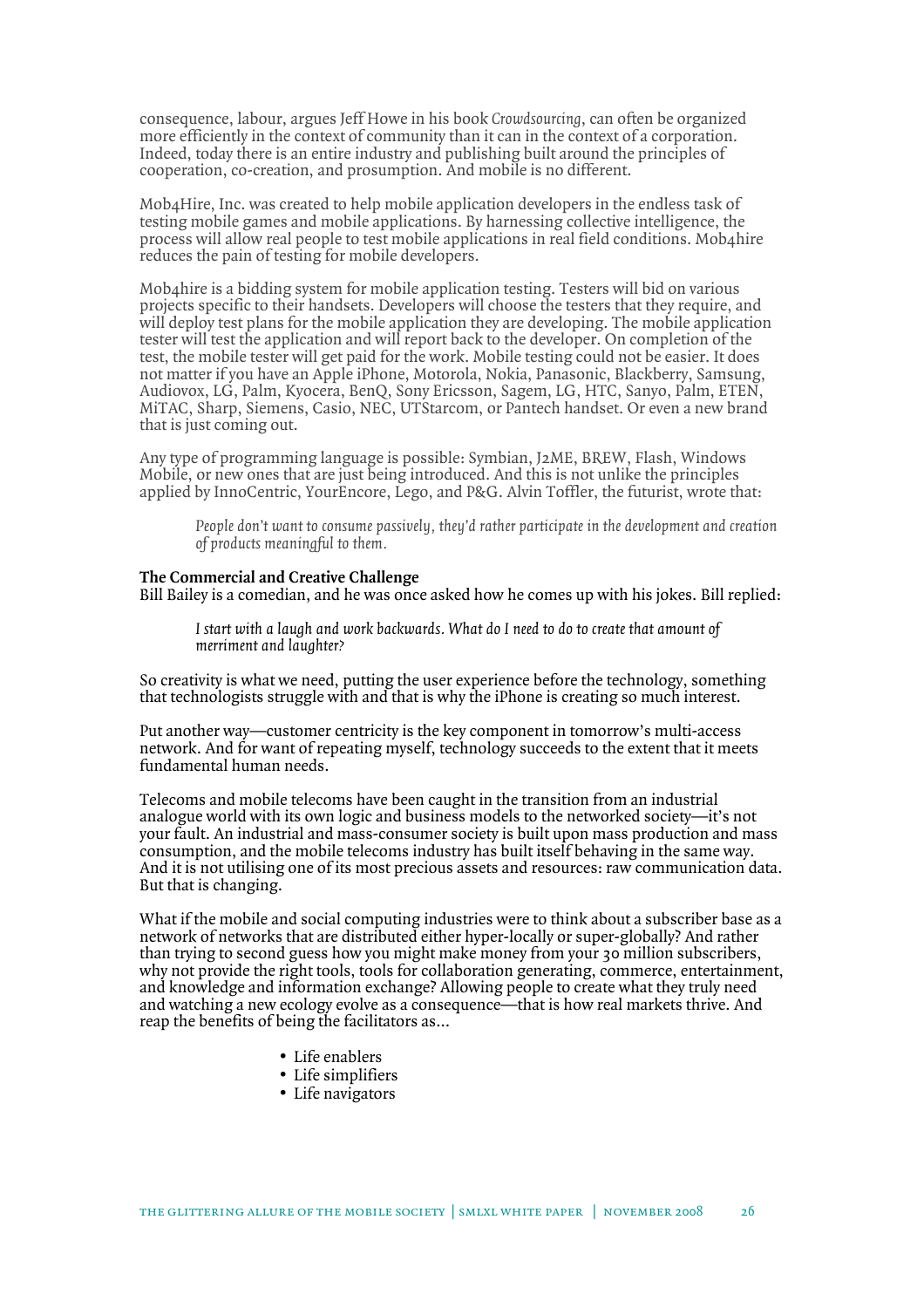# Summary

If Gutenberg were alive today, he would be taking pictures and shooting videos with his mobile, he would be blogging and vlogging via his mobile, paying for his car parking spaces via his mobile, getting his library books renewed via SMS, dating on Flirtomatic, and getting his health care from the 3G Doctor. When technology becomes successful, it becomes invisible.

From a practical perspective, I have argued that customer centricity becomes the key in a multi-access media ecology. Segmentation and self-segmentation, how people will buy services, becomes of vital importance. Markets will have to compete on service, convenience, and other factors unrelated to price, believes John Battelle.<sup>45</sup> Why? Because the following six points are now the primary factors that will influence business, commerce, and society: [1] Search [2] Proximity [3] Recommendation [4] Links (point to) [5] Discovery [6] Currency of information. So for every information-mediated company, from retail to banking to entertainment, these six key points become the new interface of commerce. So the questions we have to ask are:

Which retailers have the skills to close complex transactions?

Which services, retailers, and brands does the mass market trust for what?

How will the consumer be educated to ask for and purchase the correct service?

As David Weinberger wrote, everything becomes miscellaneous<sup>46</sup>. The outcome of this change will be what Tony Fish describes as the "Rainbow of Engagement," which is the move from selling technology to selling a spectrum of meaningful services. The service is, of course, differentiation based on trust. In this case a person will walk into shop (retail or online) and will want to purchase a service. Soshana Zuboff in her book, *The Support Economy, 47* provides credence to Tony Fish's observation.

*People want something that modern organisations can't give them: tangible support in leading the lives they choose. They want to be freed from the time consuming stress, rage, injustice, and personal defeat that accompany so many commercial exchanges. Despite the centrality of consumption for an advanced economy and the fact that everyone is a consumer, people have come to accept that their consumption experiences will be largely adversarial.* 

Indeed, the opportunities for service innovation are endless, if only we shift the focus away from technology, and towards life enabling, life simplifying, and navigational services that meet a fundamental human need at an everyday level. In some cases the issue will be price, some will be service, and some consumers will be willing to trade their digital data for value.

In this paper I hope I have taken you on a journey to understand how profoundly different our world could and will be. The mobile is part of a narrative that dates back to Gutenberg. The Mobile Society will define us. As Jonathan MacDonald argues, the mobile device is designed as a two-way communication platform. As a consequence, what we think as commercial communication will be rethought. Girlswalker is testimony to that. Data will play an increasingly important role both for businesses and for individuals, where permission, trust, and information-based bundles of communication will replace the irksome and irrelevant furniture of interruptive advertising. Because what is in short supply today is attention, what Herbert Simon described as *Attention Economics*: 48

*In an information-rich world, the wealth of information means a dearth of something else: a scarcity of whatever it is that information consumes. What information consumes is rather obvious: it consumes the attention of its recipients. Hence a wealth of information creates a poverty* 

<sup>45</sup> *The Search: How Google and its Rivals Rewrote the Rules of Business and Transformed Our Culture.* John Battelle, Nicholas Brealey (2005)

<sup>46</sup> http://www.everythingismiscellaneous.com/

<sup>47</sup> http://www.amazon.com/Support-Economy-Corporations-Individuals-Capitalism/dp/0670887366

<sup>48</sup> http://en.wikipedia.org/wiki/Attention\_economy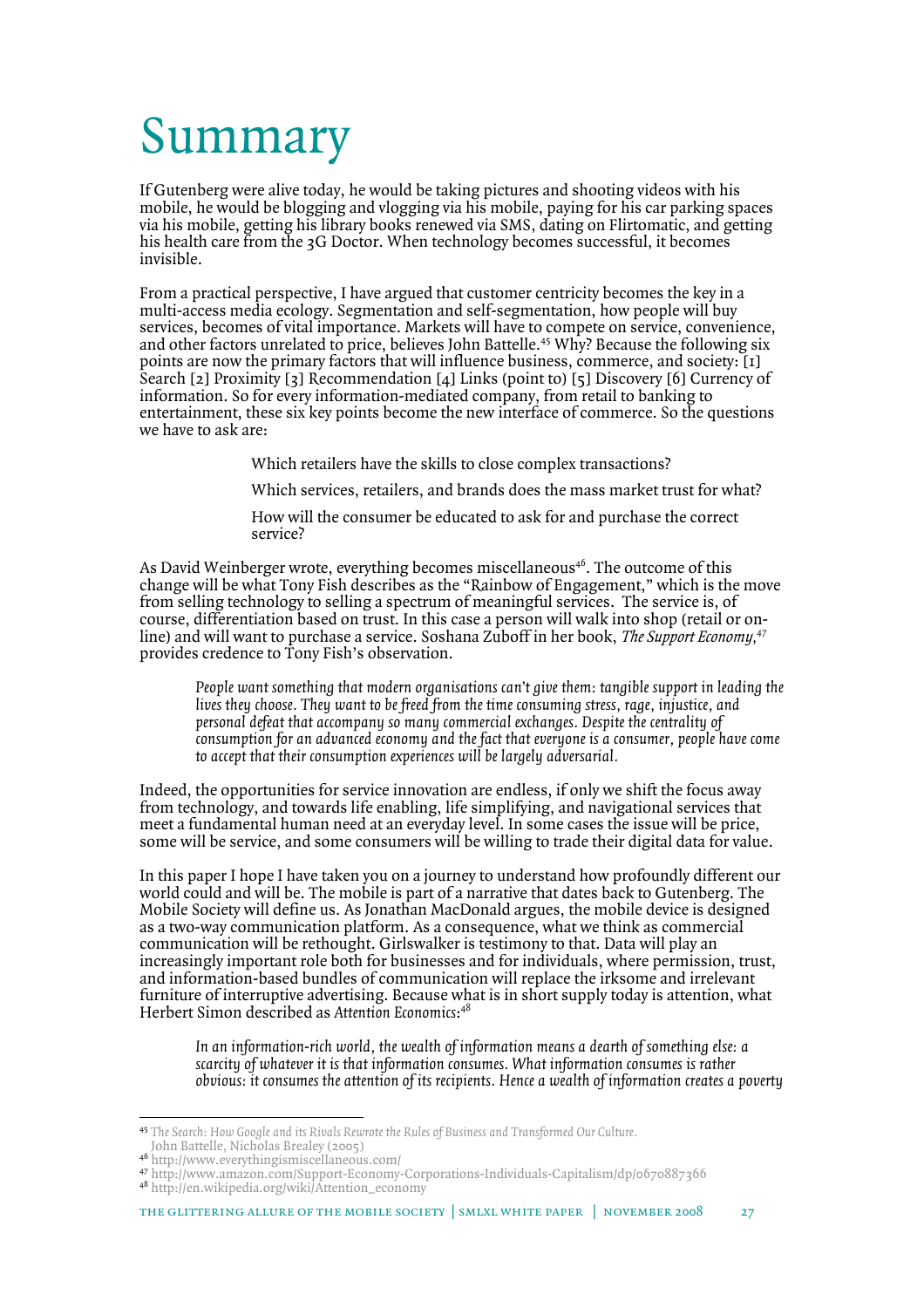*of attention and a need to allocate that attention efficiently among the overabundance of information sources that might consume it.* 

But beyond that we see how health care can be revolutionised, and how the very mechanics of democracy can be redefined via projects like Ushahidi. We witness the early stages of real convergence across platforms, flowability with technologies like Qik. And we see the ability to take the principles of collective intelligence and apply them to a mobile context via Mob4hire. Cloud computing will also play a crucial role, too, I believe. This then is the glittering allure of the mobile society.

Finally, we must all ask ourselves this question—What can we do to build a mobile society that can significantly contribute to and enable flows of information and communication at all levels of society that contribute to better society? As JKF famously said in June 1963…

*So, let us not be blind to our differences—but let us direct our attention to our common interests and to means by which those differences can be resolved. And if we cannot end our differences now, at least we can help make the world safe for diversity. For in the final analysis, our most basic common link is that we all inhabit this planet. We all breathe the same air. We all cherish our children's future. And, we are all mortal.* 

# **Endnote and thank you**

In February of this year I found myself on a cold and rainy day in Evian, at the behest of Microsoft at an international summit for CIO's to give the final keynote presentation.

As a consequence of that presentation Microsoft in the US asked me if I would write a paper on the future of the mobile society. This is paper is the result of that endeavor, and so  $\overline{I}$  thank Microsoft for giving me the opportunity to research, think and write on this topic. It has been immensely stimulating for me.